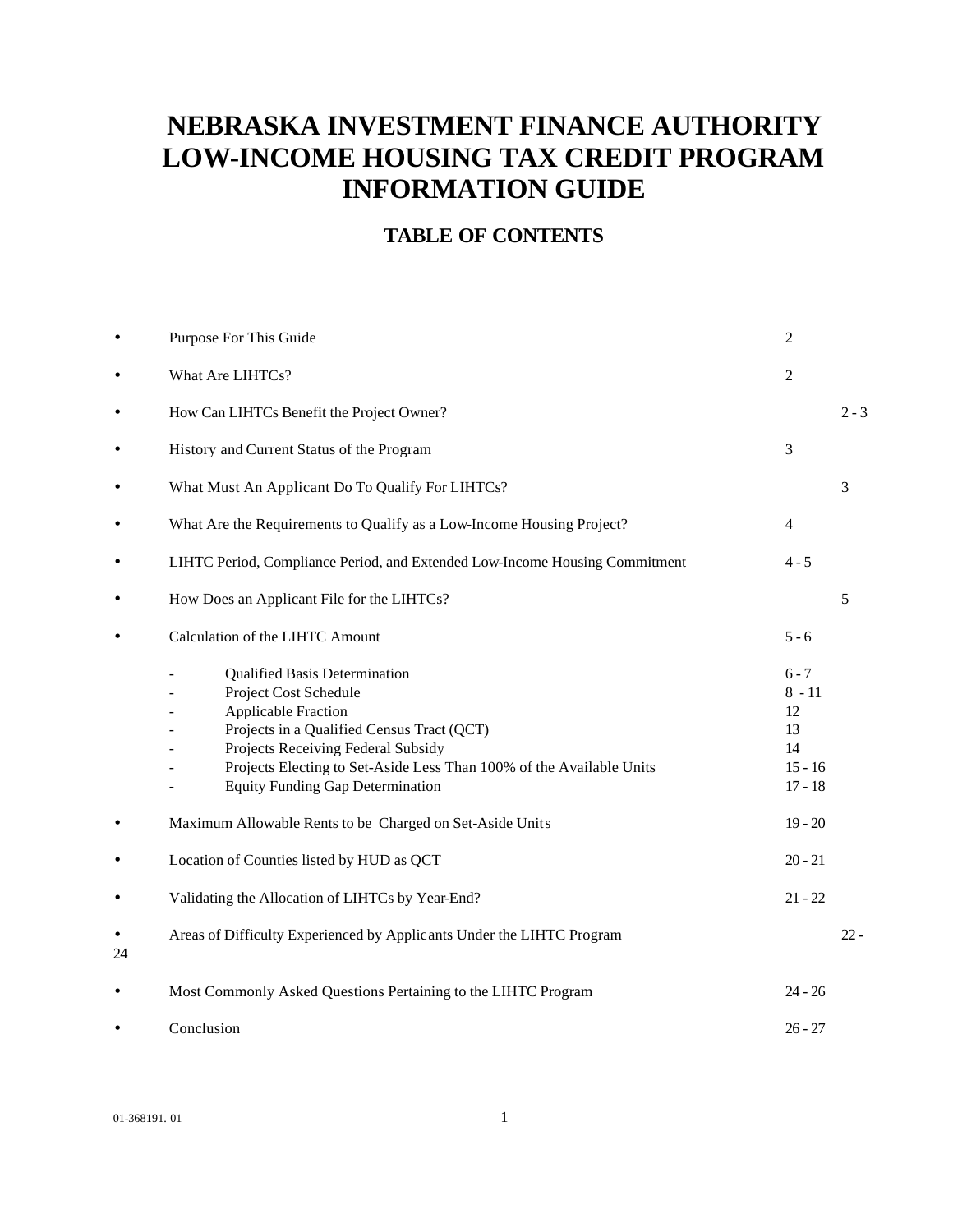#### **PURPOSE FOR THIS GUIDE**

This guide was created to provide persons interested in producing affordable housing with a general overview of the low-income housing tax credit (the "LIHTC") program. We hope that by thoroughly reviewing this information guide, you will gain a further understanding of the LIHTC rules, regulations and requirements and how this program may benefit you in the creation of affordable rental housing.

Whenever possible, Nebraska Investment Finance Authority ("NIFA") will provide a cite from the Internal Revenue Code (the "Code") or supplemental notices as the support for the discussion at hand. It is important to note that NIFA, through this information guide, does not represent that information presented could be considered as an opinion of the Code and how it might relate to any particular property. Opinions and/or consultations on the Code and its relationship to a particular real estate transaction need to be sought from qualified sources.

#### **WHAT ARE LIHTCS?**

The LIHTC program was created out of the Tax Reform Act of 1986, and was first utilized by the real estate development community during the calendar year of 1987. Section 42 of the Code of 1986, as amended, is the federal law that governs the LIHTC program.

The LIHTC program is one means of directing private capital towards the creation of affordable rental housing. The LIHTCs provide developers of low-income rental housing with a benefit that may be used to offset their federal tax liability in exchange for the production of affordable rental housing.

The amount of LIHTCs a project owner may be eligible for is directly related to the amount of qualified development costs they incur and the percentage of low-income units within a development that meet the applicable federal requirements for both tenant income and rent.

### **HOW CAN LIHTCS BENEFIT THE PROJECT OWNER?**

Under the Code, a credit is a dollar-for-dollar reduction in the tax liability or tax bill of the property owner or investor. (It is important to note that only the owners of a LIHTC property may utilize the benefits of the LIHTCs over time.) A credit is subtracted after the amount of tax is calculated. In this form, a credit differs from a deduction or adjustment to income, which are subtracted from income before the tax rate is applied and the amount of taxes is calculated. The use of LIHTCs can be limited by the application of the passive loss provisions and other restrictions from the Internal Revenue Service. Questions concerning an individual taxpayer's ability to claim LIHTCs or the amount that they may utilize during any given tax year should be directed to a qualified tax consultant.

Conversely, some forms of corporations may be able to utilize an unlimited amount of LIHTCs to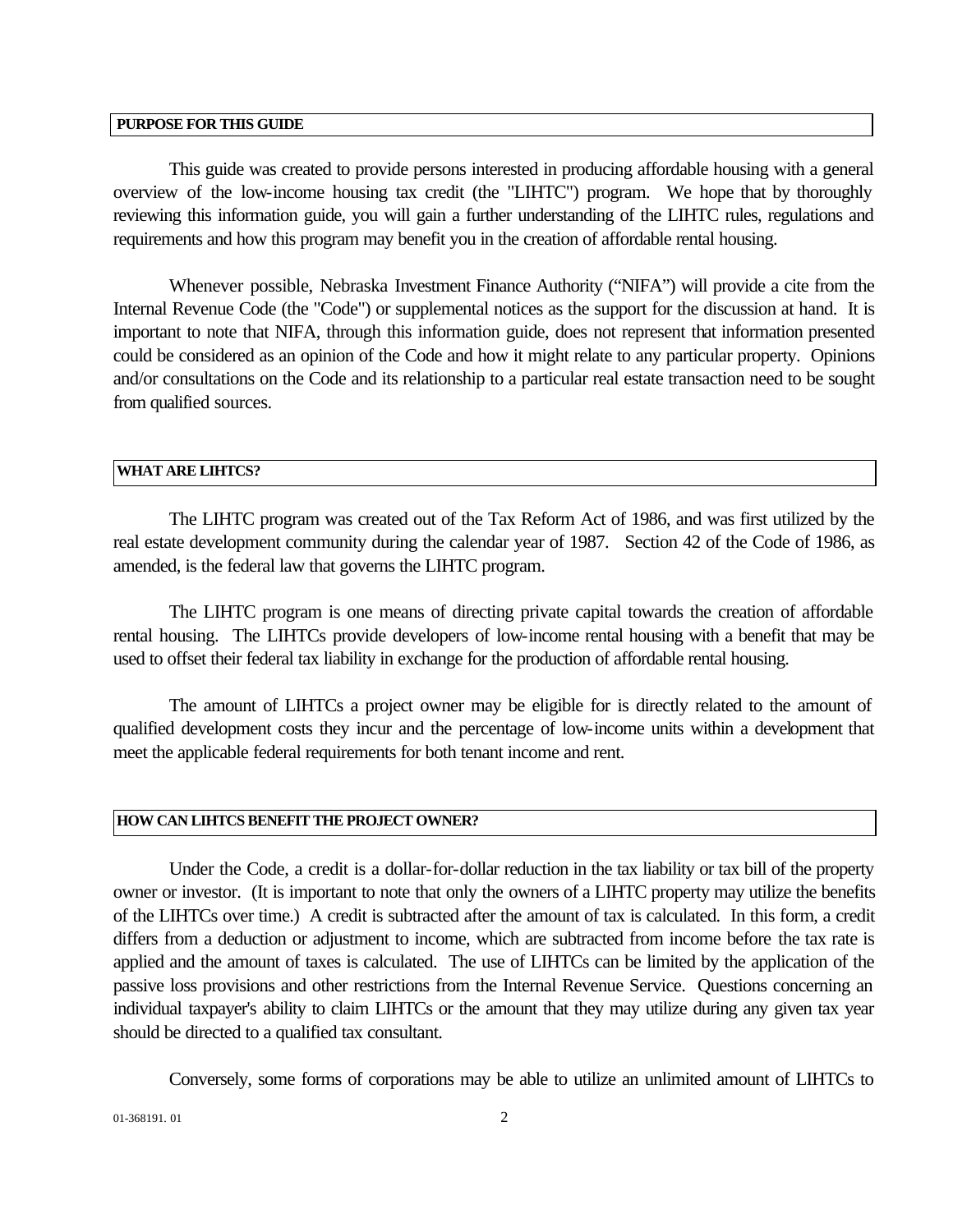offset their own federal tax liability. Due to the fact that project owners typically cannot use all of the LIHTCs they earn on a project against their own tax liability, the LIHTCs awarded to a low income project will usually not be useful unless outside investors acquire ownership interests in the project. The term syndication is used to describe the process of structuring the financial arrangements and securing the investors whom will join in a partnership and own the project.

Through syndication a limited partnership or limited liability company is created whereby the limited partners or investor members, respectively, exchange initial equity for the benefits of the LIHTCs and possible residual cash flow from the project's operations over time. These syndications may be created by using either individual taxpayers as the limited partner or member or by obtaining equity capital from a single corporate sponsor.

#### **HISTORY AND CURRENT STATUS OF THE LIHTC PROGRAM**

NIFA has provided low-income housing LIHTCs for approximately **303** housing projects representing over **6,695** affordable housing units in **61** Nebraska Counties, since the inception of the program in 1987, through 2001.

Through the Revenue Reconciliation Act of 1993, enacted on August 10, 1993, the Low-Income Housing Tax Credit program was permanently extended.

### **WHAT MUST AN APPLICANT DO TO QUALIFY FOR LIHTCS?**

The first and most primary requirement in order to be considered for LIHTCs in the State of Nebraska is that a project owner must complete an application and submit it to NIFA for consideration. NIFA is the only entity in the State of Nebraska, which has the authority to allocate LIHTCs under this program.

In order to be considered for LIHTCs, the proposed property must undergo new construction, rehabilitation, or acquisition and rehabilitation. The minimum requirements necessary to qualify any building for substantial rehabilitation under the LIHTC program are referenced in Section 42(e)(3) of the Code, and are also provided below:

1. --the expenditures are allocable to one or more low-income units or substantially benefit such units; and

2. --the amount of such expenditure over any 24-month period must be the greatest of either 10 percent of the adjusted basis of the building

**or**

--the qualified basis, when divided by the number of low-income units, in the building, is \$3,000 or more.

The procedure for calculating the amount of LIHTCs potentially available to a project will be covered in

01-368191.01 3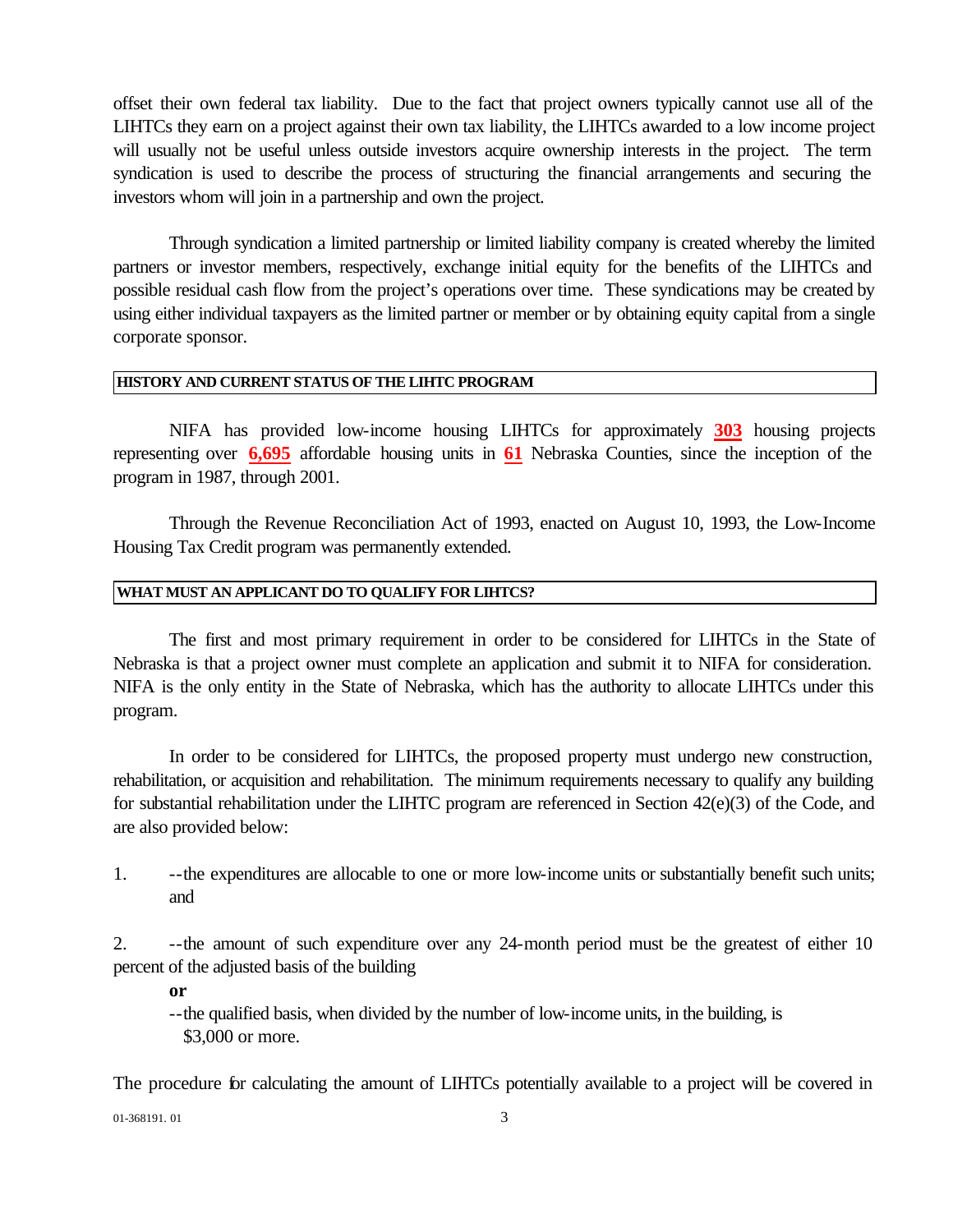detail later in this information guide.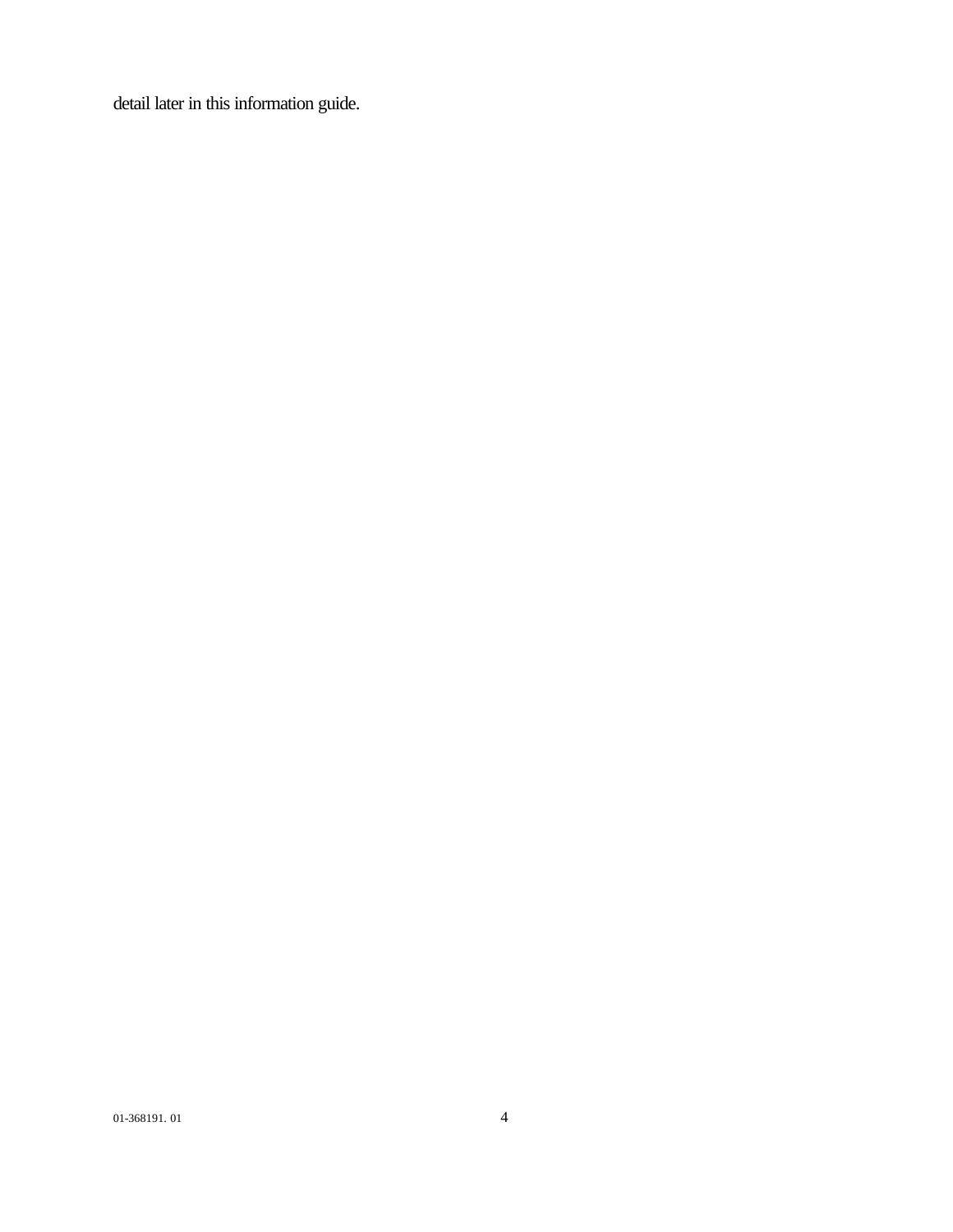### **WHAT ARE THE REQUIREMENTS TO QUALIFY AS A LOW INCOME HOUSING PROJECT?**

Each development must include a minimum percentage of units to be set aside for eligible lowincome tenants. The rent charged on these set-aside units must be restricted.

Pursuant to Section  $42(g)(1)$  of the Code, a qualified low-income housing project means any project for residential rental occupancy if the project meets the requirement of either:

- 1. 20 percent or more of the residential units in such project are both rent restricted and occupied by individuals whose income is 50 percent or less of area median gross income\*; or
- 2. 40 percent or more of the residential units in such project are both rent restricted and occupied by individuals whose income is 60 percent or less of area median gross income\*.
	- \* For purposes of this determination, the median income tables as established on an annual basis by the U.S. Department of Housing and Urban Development, will be utilized.

It is important to note that once an election is made, it will be irrevocable. LIHTCs may only be claimed on the units that have been set-aside for participation under this program. It is possible for project owners to set aside 100% of any project for consideration under the LIHTC program and in doing so claim the maximum amount of LIHTCs eligible for the development.

As stated above, the units that are to be set-aside under this program will also be required to be rent restricted. The specific Code citing that pertains to rent restrictions can be found in Section 42(g)(2) of the Code. A residential unit is considered rent restricted if the gross rent with respect to such units does not exceed 30 percent of the imputed income limitation applicable to such unit.

#### **LIHTC PERIOD, COMPLIANCE PERIOD, AND EXTENDED LOW INCOME HOUSING COMMITMENT**

The following time periods will apply to any project owner that utilizes LIHTCs under Section 42 of the Code:

**LIHTC Period** - The LIHTCs that are allocated to any project are eligible to be claimed in an equal amount for a period not to exceed 10 years (Section  $42(f)(1)$  of the Code).

**Compliance Period** - The property must remain in compliance with the set-aside and rent restriction requirements, as discussed above, for a period of not less than 15 years from the first taxable year of the credit period (Section 42(i)(1) of the Code).

**Extended Low Income Housing Commitment** - No LIHTCs will be allocated to a building unless an extended low-income housing commitment between the project owner and NIFA is in effect. The requirements that must be met by this commitment are set forth in Section 42(h)(6) of the Code. The period that is to be covered by the extended low income housing commitment, for purposes of the State of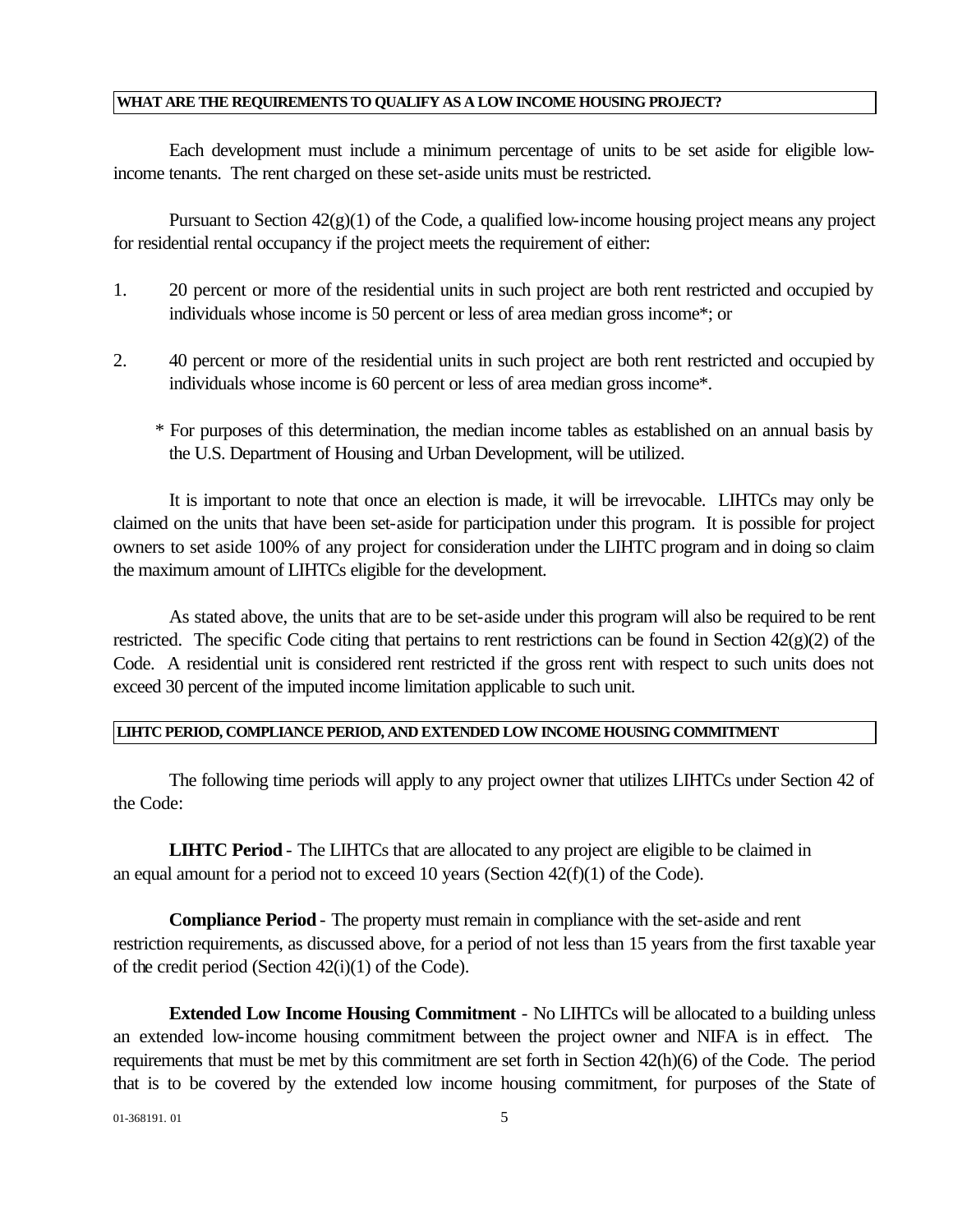Nebraska, will be 30 years from the close of the compliance period (Section 42(h)(6)(D) of the Code). Therefore, the project will be required to maintain its affordable housing characteristics for a period of **45 years**. There are, however, two provisions for the early release of the extended low-income housing commitment, each of which is discussed below:

- 1. Pursuant to Section  $42(h)(6)(E)(i)(I)$  of the Code, the extended low-income housing commitment shall terminate on the date the project is acquired by foreclosure (or instrument in lieu of foreclosure) unless the Secretary of the Treasury determines that such acquisition is part of an arrangement with the taxpayer, a purpose of which is to terminate the extended use period. However, under the preceding provision, the project owner may not evict or terminate the tenancy (other than for good cause) of an existing tenant of any low-income unit, or increase the gross rent with respect to such unit that is not otherwise permitted under the LIHTC program, for a period of not less than three years. The citing which establishes this requirement may be found in Section 42(h)(6)(E)(ii) of the Code.
- 2. Pursuant to Section  $42(h)(6)(E)(i)(II)$  of the Code, if at the close of the 14th year of the compliance period the project owner provides NIFA with a written request to find a purchaser to acquire their interest in the low-income portion of the building. NIFA will then be given a period of one year to find such a purchaser and offer the property at a predetermined purchase price. If no such purchaser comes forward to acquire the low-income portion of the property by the end of the oneyear period, then the extended low-income housing commitment will be released. The specific Code references pertaining to this process may be found in Sections  $42(h)(6)(F)$ , (G), (H), and (I). However, pursuant to Section 5 of the Land Use Restriction Agreement, the project owner waives the early release under this provision.

### **HOW DOES AN APPLICANT FILE FOR THE LIHTCS?**

In order for a project to be considered for LIHTCs, an application must be presented to NIFA in conformance with the NIFA Low Income Housing Tax Credit Allocation Plan and Application Forms during a published acceptance cycle. All application cycles are published in the NIFA allocation plan. Additionally, projects must conform to the requirements of Section 42 of the Code in order to be considered for LIHTCs. If a certain project does not meet the requirements of Section 42 of the Code, then NIFA will reject the application. The allocation plan and application forms that contain the necessary information for the filing of a LIHTC application can be obtained from NIFA.

In 2002, NIFA will utilize set-aside categories for the allocation of LIHTCs. The actual set- aside categories and percentages associated with each are detailed in the 2002-allocation plan. Projects will be considered on a descending order based upon total points awarded by NIFA for both threshold and selection criteria. Applications will be prioritized against the other applications received during the published acceptance cycle.

### **CALCULATION OF THE LIHTC AMOUNT**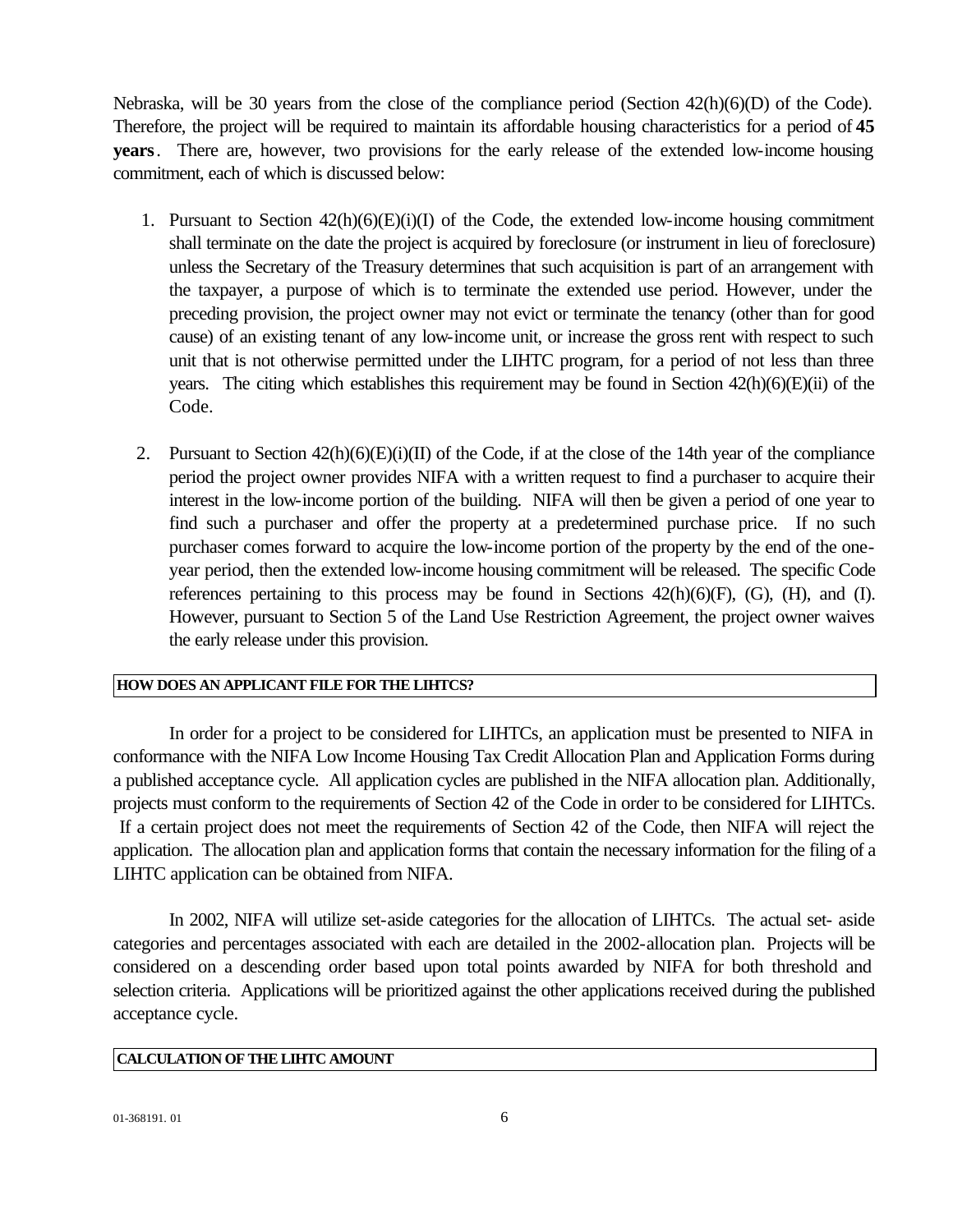Probably the most common mistake in filing an application is the calculation of the maximum LIHTC amount. In attempting to address this issue, NIFA will incorporate actual application pages to further demonstrate the method of calculating the LIHTC.

In conjunction with the determination of the maximum eligible LIHTC amount for any particular development, NIFA will be reviewing the application for the feasibility of the proposed property and its potential to remain a viable low-income housing development throughout the compliance period. These issues also enter into the final decision of NIFA concerning the prospects of allocating LIHTCs to any development.

In determining the maximum amount of LIHTCs that a project may receive, NIFA will utilize three basic approaches. The first approach takes into consideration the total qualified basis attributable to the property in question. Basically, qualified basis is the amount of depreciable capital improvements to be made to the property during the development process multiplied by the applicable fraction which is equal to the lesser of the percentage of units set-aside for occupancy by low-income tenants under this program or the percentage of floor space attributable to the low-income set-aside units. A more in-depth discussion pertaining to the applicable fraction will be provided later in this guide.

It is important to note that those applicants who do not wish to set-aside 100 percent of their available units for occupancy by low-income tenants under this program do not miss the applicable fraction requirement, as this factor must be adhered to in the final determination of the maximum LIHTC amount.

The second approach to determining the maximum level of LIHTCs that will be allowed for any development is commonly referred to as the Equity/Funding Gap. Under this analysis, NIFA will analyze the total development costs associated with the creation of affordable housing. NIFA will then analyze the total sources of funding (project financing) to be obtained to meet these development costs. The resulting difference between the cost of development and available project financing is the Equity/Funding Gap. After the Equity/Funding Gap has been determined, NIFA will then calculate the amount of LIHTCs that will need to be provided during the credit period in order to satisfy this gap.

The final approach that NIFA will utilize is composed of the amount of LIHTCs requested by the applicant. The concept behind this approach is for NIFA not to blindly provide the project owner with more LIHTCs than he/she requested in the first place.

Upon reaching a final determination under each of the above listed three approaches, NIFA will then select that approach that is the lowest in terms of LIHTC amount.

### **QUALIFIED BASIS DETERMINATION**

In providing a demonstration of how to calculate the maximum amount of credits based upon the qualified basis approach, NIFA will utilize the example of the acquisition and rehabilitation of a rental housing project.

Under this example, NIFA is assuming that the property was acquired for \$1.25 million and required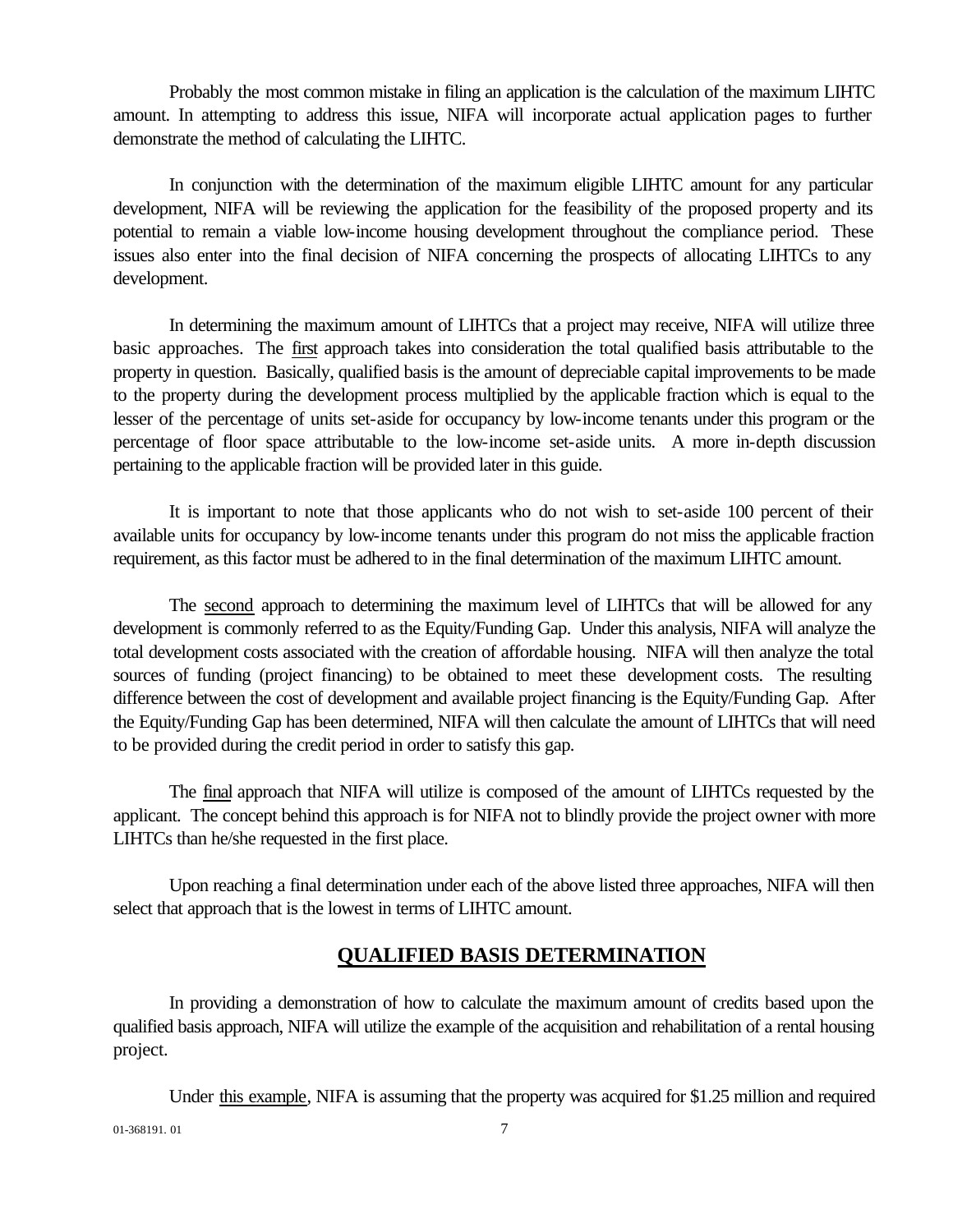\$1 million in subsequent rehabilitation. The following is a "walk through" process for completing the Project Cost Schedule, as it appears within the application form. Those sections of the Project Cost Schedule that are crossed out (XXXXXXXXX) means that no qualified basis is allowable for that particular cost category under either the acquisition or new construction/rehabilitation components.

Part A of the Project Cost Schedule pertains to the cost to acquire the land and buildings, which will comprise the affordable housing project. Due to the fact that LIHTCs are only eligible to be claimed on depreciable capital improvements, the cost of the land is not includable towards qualified basis, and as such needs to be subtracted from the total purchase price when determining qualified basis.

Instances in which acquisition LIHTCs will be eligible to be claimed for LIHTCs will be more thoroughly discussed during a later portion of this guide. NIFA will require that the applicant supply either a current real estate tax valuation, clearly showing the percentage of total property value attributable to the land, or a purchase contract that clearly references the amount of the purchase price, which is reasonably attributable to the land.

The cost items requested in parts B, C, D, E, F, G, H, L, and I are considered self-explanatory.

The syndication costs as provided for in part J of the project cost section relate to any and all expenditures associated with the syndication of the LIHTCs.

 \*Developer, contractor, and consultant overhead and profit fees will be allowed on new construction and rehabilitation projects. For purposes of determining the amount of credits that are allocable to a project, NIFA may limit these fees included in eligible basis to an amount not more than **20%** of eligible basis costs, excluding the fees. If the developer, contractor and consultant fees exceed the maximum percentage of 20%, the applicant must provide documentation outlining the reasons for the variation. Acceptance of this documentation is at the sole discretion of NIFA. When an identity of interest exists between the developer and contractor, NIFA may reduce the total of these fees where it deems the fees excessive. Applicant should further be aware that NIFA may reduce the level of credits to achieve the range of 20% for these fees.

NIFA will scrutinize total project costs to ensure that they are reasonable in light of the low-income housing objectives. In determining whether or to what extent a project qualifies for an allocation of credits, NIFA may compare such factors as projected cost per bedroom, LIHTCs per bedroom or other meaningful measures against standards or averages deemed reasonable (such as industry cost standards and/or average costs from competing projects).

When an application represents both acquisition and rehabilitation, as the example depicts, and the applicant elects to claim a developer's fee on both the acquisition of the buildings and their subsequent rehabilitation, then the applicant must claim the developer's fees which would be allowable for both categories of costs, instead of placing all of the developer's fees under the rehabilitation category.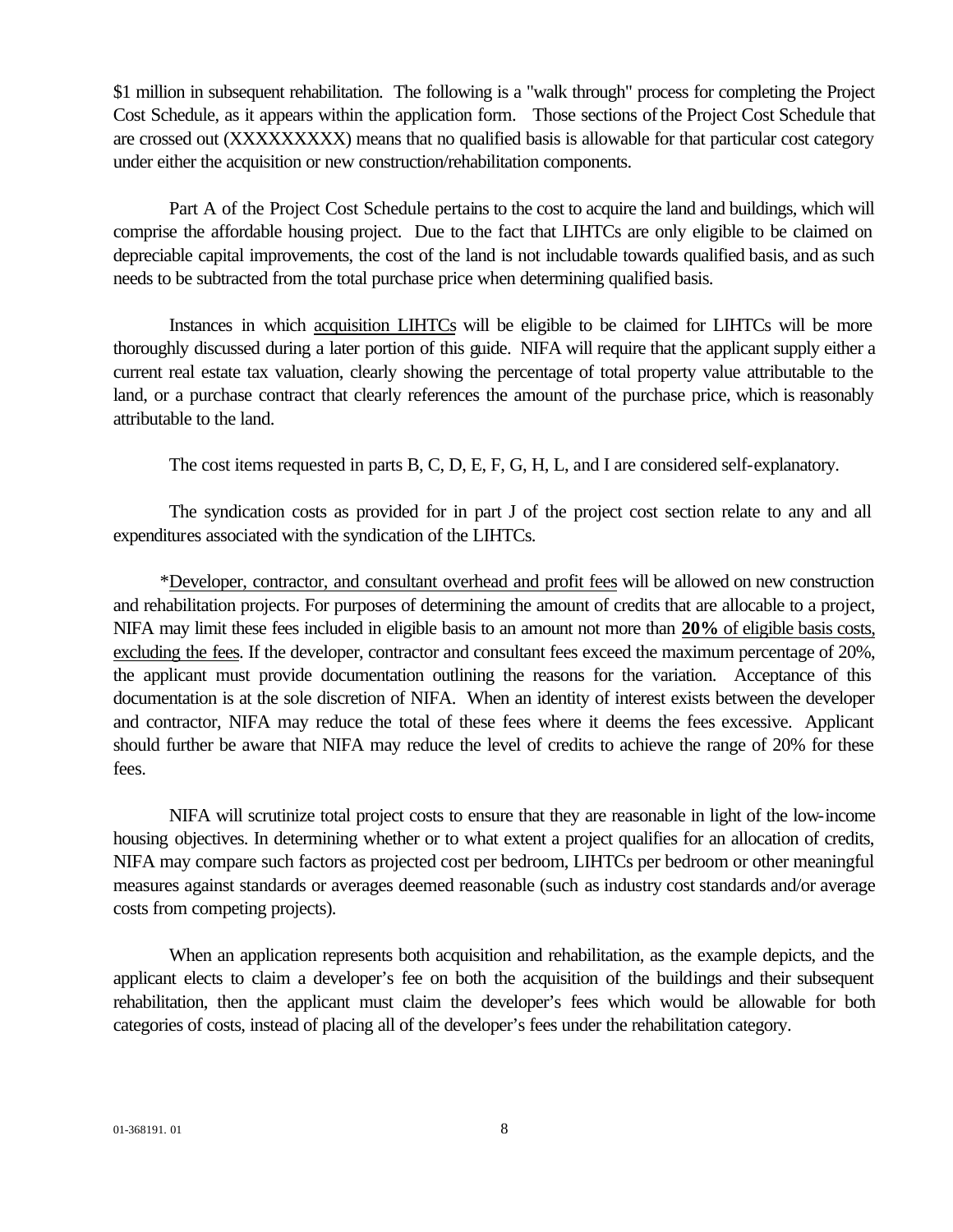# **PROJECT COST SCHEDULE**

|            |                                                                                                                     | <b>Actual or Est.</b><br><b>Project Costs</b> | <b>Acquisition Basis</b>                                            | <b>New</b><br><b>Construction</b> /<br><b>Rehabilitation Basis</b> |
|------------|---------------------------------------------------------------------------------------------------------------------|-----------------------------------------------|---------------------------------------------------------------------|--------------------------------------------------------------------|
| (A)        | To purchase land and buildings                                                                                      |                                               |                                                                     |                                                                    |
|            | Land                                                                                                                | $\frac{\$$ 250,000                            | XXXXXXXXXX XXXXXXXXXX                                               |                                                                    |
|            | <b>Existing structures</b><br>XXXXXXXXXX                                                                            | $\frac{1,000,000}{\ldots}$                    | $\scriptstyle{\textstyle\oint_{\text{max}}}=1,000,000\_\text{max}}$ |                                                                    |
|            | <b>Demolition</b>                                                                                                   |                                               | XXXXXXXXXX XXXXXXXXXX                                               |                                                                    |
| <b>(B)</b> | <b>Site work</b>                                                                                                    |                                               |                                                                     |                                                                    |
|            | Site grading, clearing, etc.                                                                                        | \$_____________                               |                                                                     |                                                                    |
|            | Off site improvements                                                                                               | $S$ ______________                            | XXXXXXXXXX XXXXXXXXXX                                               |                                                                    |
|            |                                                                                                                     |                                               | $\frac{\cdot \cdot \cdot}{\cdot \cdot \cdot \cdot \cdot}$           | $\frac{1}{2}$                                                      |
| (C)        | <b>Rehab/new construction cost</b>                                                                                  |                                               |                                                                     |                                                                    |
|            | New building hard costs                                                                                             |                                               |                                                                     |                                                                    |
|            | <b>Rehabilitation hard costs</b>                                                                                    | $\frac{1,000,000}{\ldots}$                    | \$                                                                  | $\frac{1,000,000}{\ldots}$                                         |
|            | <b>Contractor overhead</b>                                                                                          | $\frac{1}{2}$ 50,000                          |                                                                     | $$$ 50,000                                                         |
|            | Contractor profit $\frac{1}{2}$ 50,000                                                                              | $\frac{1}{2}$                                 | $$-.50,000$                                                         |                                                                    |
| <b>(D)</b> | <b>Other Project Costs</b>                                                                                          |                                               |                                                                     |                                                                    |
|            | -Property appraisal                                                                                                 | $\frac{1}{2}$ 5,000                           |                                                                     | $\frac{\$$ <sub>_____</sub> *_5,000__                              |
|            | (*NOTE: Includable in basis if for determining feasibility of project. If for permanent financing -not includable.) |                                               |                                                                     |                                                                    |
|            | <b>Market study</b>                                                                                                 | $\frac{1}{2}$ $\frac{2,500}{2}$               |                                                                     | $\frac{\text{S}_{\text{2}}}{\text{S}_{\text{2}}}-2,500$            |
|            | <b>Environmental study</b>                                                                                          | $$$ 1,500                                     | $\sim$                                                              | $$-.1,500$                                                         |
| (E)        | <b>Contingency</b>                                                                                                  |                                               |                                                                     |                                                                    |
|            | <b>Construction contingency</b>                                                                                     | $\frac{\$$ 95,000                             |                                                                     | $\frac{\$$ 95,000                                                  |
|            | Other_________________                                                                                              |                                               |                                                                     |                                                                    |
| (F)        | <b>Architectural/engineering cost</b>                                                                               |                                               |                                                                     |                                                                    |
|            | For design                                                                                                          | \$<br>$25,000$ <sub>--</sub>                  | \$                                                                  | \$<br>$25,000$ <sub>--</sub>                                       |
|            | For supervision                                                                                                     | $15,000$ <sub>--</sub>                        | \$                                                                  | $15,000$ <sub>--</sub><br>\$                                       |
|            | Other_                                                                                                              | \$                                            | \$                                                                  | \$                                                                 |
| (G)        | <b>Construction period costs</b>                                                                                    |                                               |                                                                     |                                                                    |
|            | <b>Insurance</b>                                                                                                    | $_{.5,000}$ <sub>--</sub>                     | \$                                                                  | $.5,000$ __                                                        |
|            | <b>Construction loan interest</b>                                                                                   | $12,000$ <sub>--</sub>                        | \$                                                                  | 12,000                                                             |
|            | <b>Origination fee</b>                                                                                              |                                               | \$                                                                  | \$                                                                 |
|            | <b>Credit enhancement fee</b>                                                                                       |                                               | \$                                                                  | \$                                                                 |
|            | <b>Bridge loan expense</b>                                                                                          |                                               | \$                                                                  |                                                                    |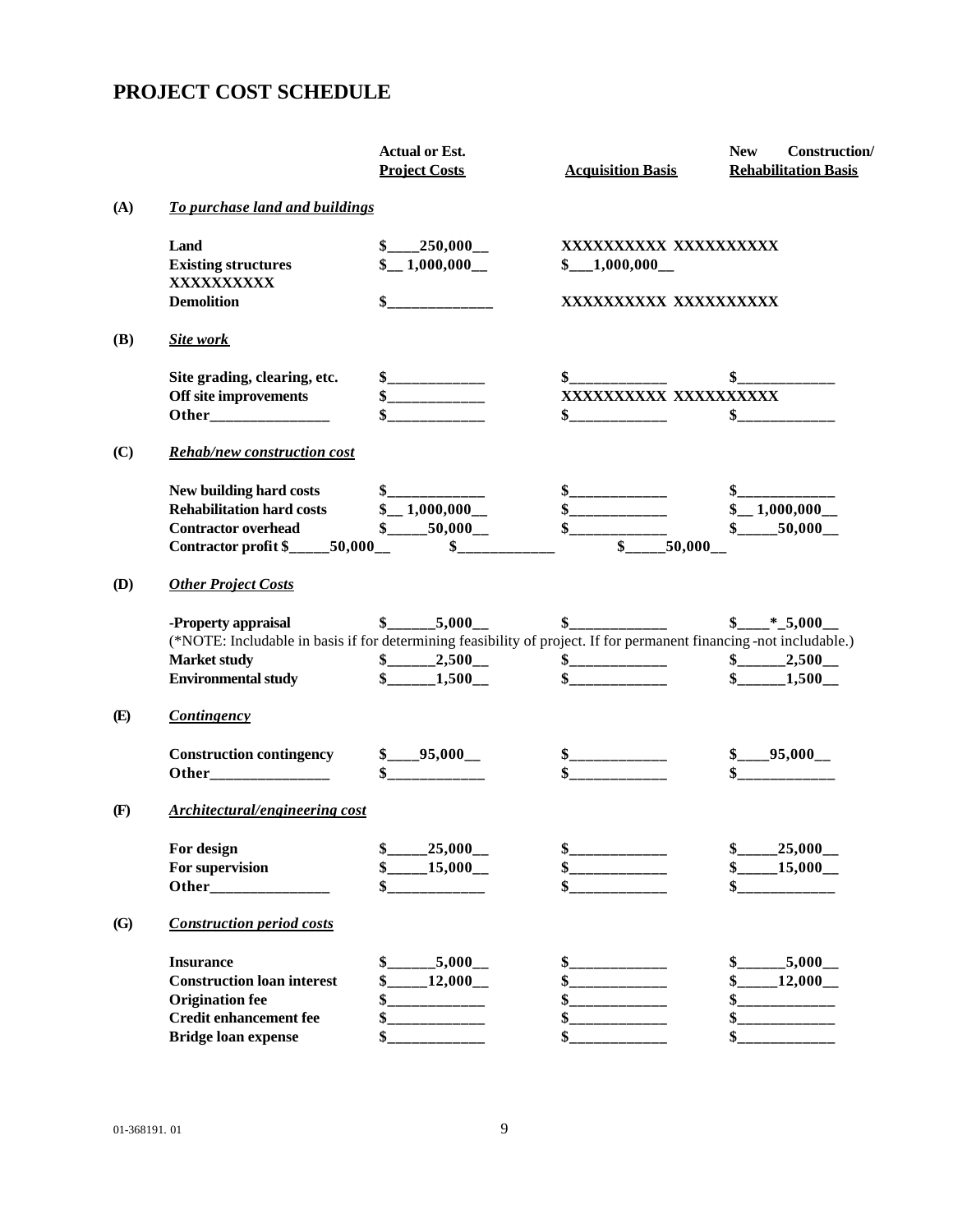### **(H)** *Financing fees and expenses*

|                | <b>Bond premium</b>                                             | \$<br>__________                                                                                     | XXXXXXXXXXX                  | XXXXXXXXXXX                         |
|----------------|-----------------------------------------------------------------|------------------------------------------------------------------------------------------------------|------------------------------|-------------------------------------|
|                | <b>Credit report</b>                                            |                                                                                                      | XXXXXXXXXXX                  | XXXXXXXXXXX                         |
|                | Perm. loan orig. fee                                            | $\frac{1}{2}$ 30,000                                                                                 | XXXXXXXXXXX                  | XXXXXXXXXXX                         |
|                | Perm. loan enhancement                                          | ____________                                                                                         | XXXXXXXXXXX                  | XXXXXXXXXXX                         |
|                | <b>Cost of underwriter</b>                                      |                                                                                                      | XXXXXXXXXXX                  | XXXXXXXXXXX                         |
|                | <b>Title and recording</b>                                      | \$5,000                                                                                              | XXXXXXXXXXX                  | XXXXXXXXXXX                         |
|                | <b>Counsel fee</b>                                              | $\frac{1}{2}$                                                                                        | XXXXXXXXXXX                  | XXXXXXXXXXX                         |
|                | Other______________                                             |                                                                                                      | XXXXXXXXXXX                  | XXXXXXXXXXX                         |
| $\mathbf{I}$   | Soft costs                                                      |                                                                                                      |                              |                                     |
|                | <b>LIHTC</b> fees                                               | $\frac{\$$ <sub>_____</sub> 5,000 <sub>___</sub>                                                     | XXXXXXXXXXX                  | $\frac{\text{L}}{\text{L}} = 5,000$ |
|                | <b>LIHTC</b> consultant fee                                     | $\frac{10,000}{\frac{1}{2}}$                                                                         | XXXXXXXXXXX                  | XXXXXXXXXXX                         |
|                | (Note: LIHTC fees can be included in basis.)                    |                                                                                                      |                              |                                     |
| $(\mathbf{J})$ | <b>Syndication costs</b>                                        |                                                                                                      |                              |                                     |
|                | Organizational                                                  | $\frac{15,000}{1}$                                                                                   | XXXXXXXXXXX                  | XXXXXXXXXXX                         |
|                | <b>Tax opinion</b>                                              | $\frac{\text{S}_{\text{2}}}{\text{S}_{\text{2}}}-\frac{5,000}{\text{S}_{\text{2}}}-\frac{1}{2}$      | XXXXXXXXXXX                  | XXXXXXXXXXX                         |
|                | Other_______________                                            | $s$ ______________                                                                                   | XXXXXXXXXXX                  | XXXXXXXXXXX                         |
| (K)            | Developer fees                                                  |                                                                                                      |                              |                                     |
|                | Developer overhead                                              | $\displaystyle \textcolor{red}{\textbf{\$}}\textcolor{red}{\textbf{\$}}\textcolor{red}{\textbf{\_}}$ | $S$ _____________            | $\frac{\ }{\ }$ $\frac{1}{\ }$      |
|                | <b>Developer fee</b>                                            | $$-.377,000$                                                                                         | $\frac{187,000}{2}$          | $\frac{190,000}{2}$                 |
| (L)            | <b>Project reserves</b>                                         |                                                                                                      |                              |                                     |
|                | <b>Rent-up reserves</b>                                         | $\frac{1}{2}$ 30,000                                                                                 | XXXXXXXXXXX                  | XXXXXXXXXXX                         |
|                | <b>Operating reserves</b>                                       | $\frac{\text{L}}{\text{L}} = 25,000$                                                                 | XXXXXXXXXXX                  | XXXXXXXXXXX                         |
|                |                                                                 | $s$ _____________                                                                                    | XXXXXXXXXXX                  | XXXXXXXXXXX                         |
|                | <b>Total residential costs:</b><br>$$-1,456,000$ <sub>---</sub> | $\frac{$0.3,013,000}{1}$                                                                             | $$-1,187,000$ <sub>---</sub> |                                     |
|                | <b>Total commercial space costs:</b>                            | \$                                                                                                   | XXXXXXXXXXX                  | XXXXXXXXXXX                         |
|                |                                                                 |                                                                                                      |                              |                                     |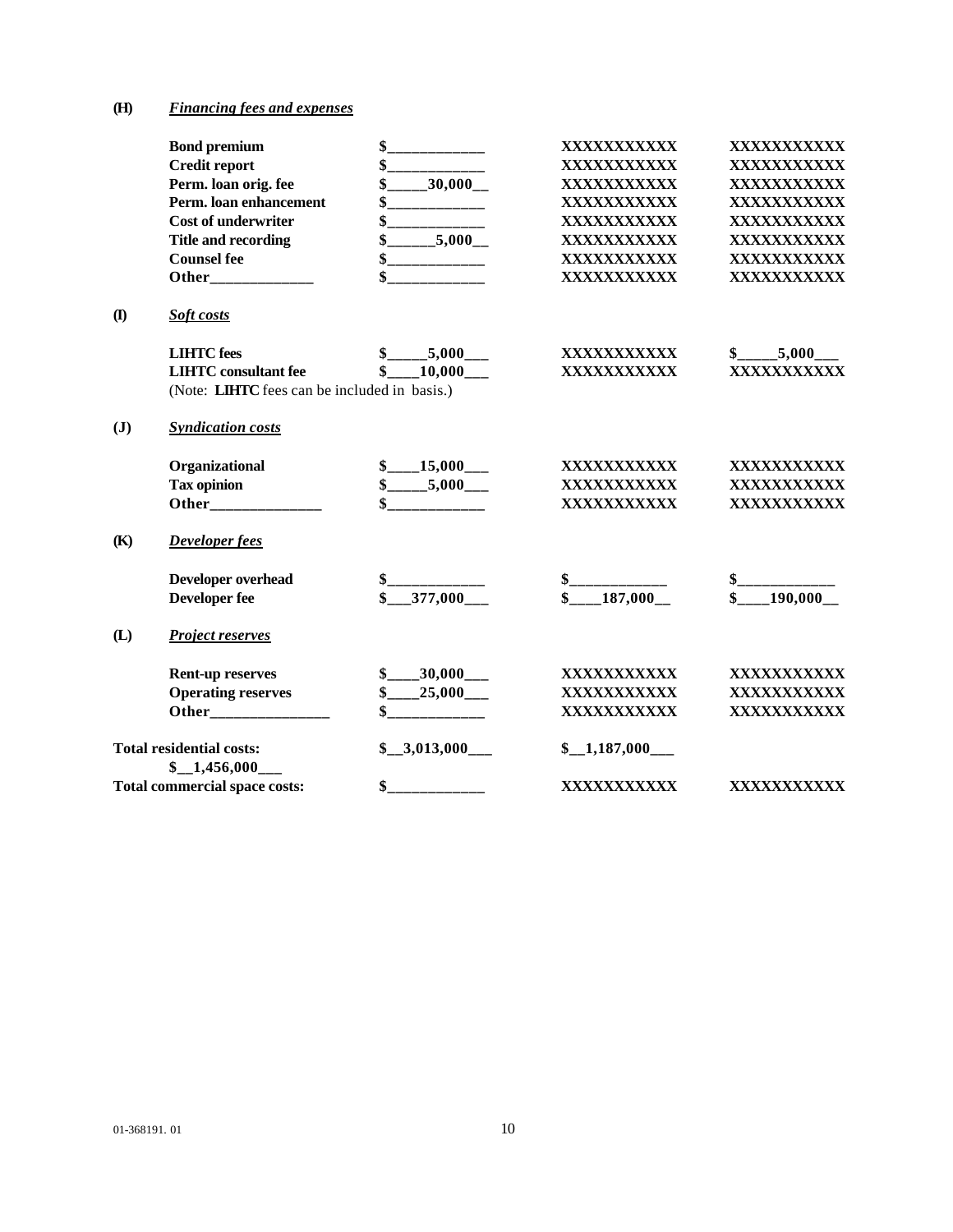| <b>Deduct from basis:</b>                                  |                                    |                      |
|------------------------------------------------------------|------------------------------------|----------------------|
| All grant proceeds used to finance costs in eligible basis |                                    |                      |
| \$                                                         |                                    |                      |
| B.M.R. federal loans used to finance costs in elig. basis  | $-$ \$                             |                      |
| \$                                                         |                                    |                      |
| Non-qualified non-recourse financing                       |                                    |                      |
| $\frac{1}{2}$                                              |                                    |                      |
| Non-qualified portion of higher quality units<br>\$        | $-$ \$                             |                      |
| (Section $42(d)(5)$ )                                      |                                    |                      |
| Historic credits (on residential portion only)             | -\$                                |                      |
| \$                                                         |                                    |                      |
| <b>TOTAL ELIGIBLE BASIS</b>                                | $\scriptstyle\pm 1,187,000\_\perp$ | \$1,456,000          |
| High cost area adjustment                                  |                                    | multiplied by 130%   |
| (no adjustment is allowed for acquisition costs)           |                                    |                      |
| <b>TOTAL ADJUSTED ELIGIBLE BASIS</b>                       | $\scriptstyle\rm I,187,000$        | $\frac{1,456,000}{$  |
| Multiplied by the applicable fraction                      | $100 \t%$                          | 100<br>$\frac{0}{0}$ |
| <b>TOTAL QUALIFIED BASIS</b>                               | \$1,187,000                        | \$1,456,000          |
| <b>Multiplied by the Applicable Percentage</b>             | 4.0 $\%$                           | 9.0 $\%$             |
| TOTAL AMOUNT OF LIHTC REQUESTED                            | \$<br>7,480                        | $$$ 131.040          |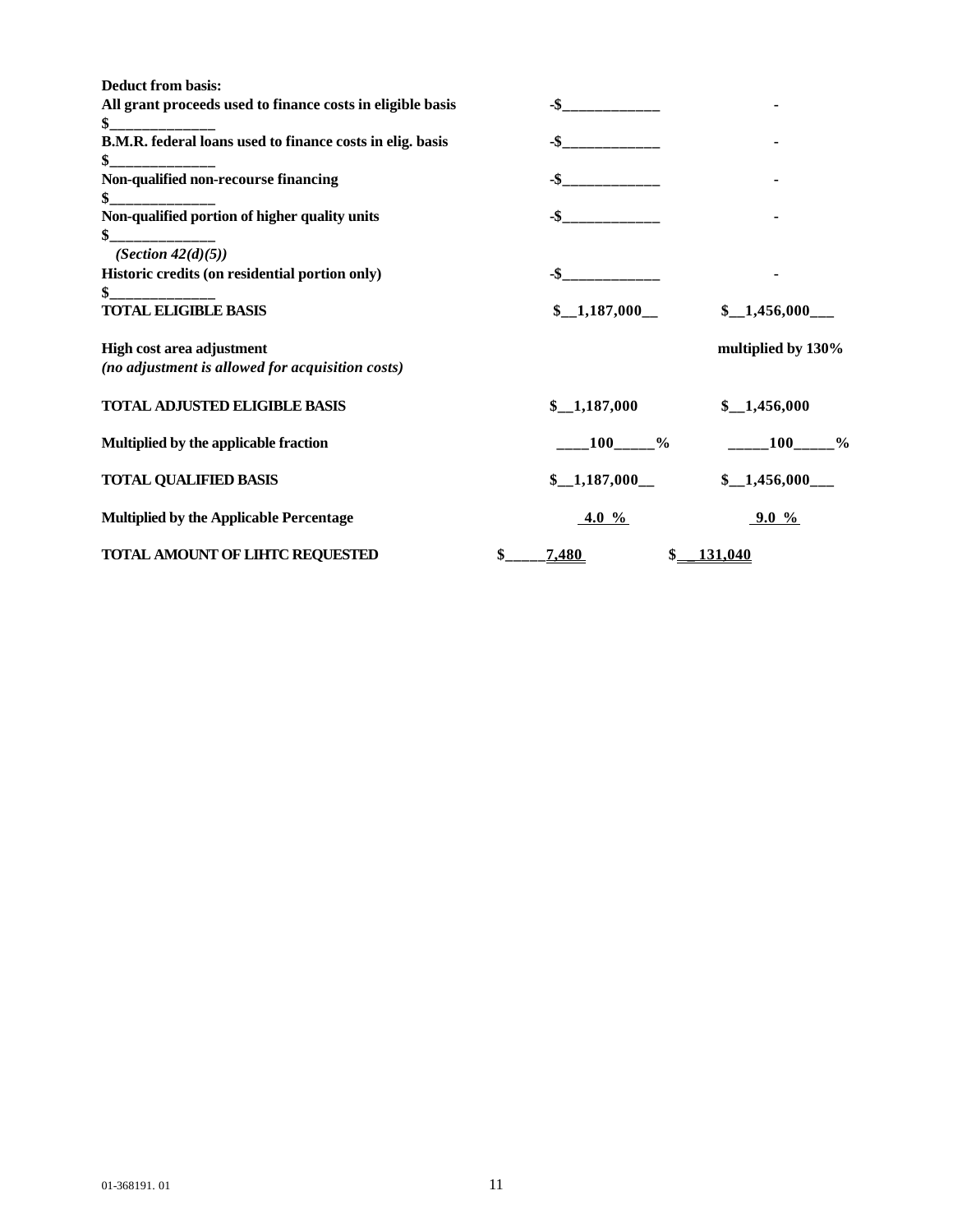Upon the completion of the cost items specified within the project cost section of the application form, the applicant will then **deduct** from the total residential costs the following items:

- 1. **All grant proceeds used to finance development costs** Pursuant to Section 42(d)(5)(A) of the Code, any grant of which any portion is funded with Federal funds, will require that the eligible basis for that property be reduced by the amount of such grant. Simply stated this means that if a property receives a Federal grant, then the amount of that grant must be subtracted from the total residential costs prior to the determination of LIHTC amounts. A similar rule applies to costs financed with the proceeds of state grants.
- 2. **Below market rate (B.M.R.) federal loans used to finance development costs** Pursuant to Section  $42(i)(2)(B)$  of the Code, those projects that are to receive financing, the source of which is from Federal funds, with an interest rate that is below the applicable federal rate, then the project owner may reduce the total residential costs by the amount of the principal of such financing. The alternative to this provision is for the project owner to reduce the applicable percentage from nine percent to four percent. A demonstration will be provided below for this scenario.
- 3. **Non-qualified non-recourse financing** The provisions for this reduction are provided for within Section 42(k) of the Code pertaining to the At-Risk Rules. Generally speaking, non-qualified nonrecourse financing is considered to be non-recourse seller financing. In the instance where a project owner acquires a property, and, as a portion of this acquisition price, the purchaser provides a note to the seller, the amount of such financing provided for within this note would be deducted from the total residential costs. (Not applicable to widely held corporations).
- 4. **Non-qualified portion of higher quality unit** Pursuant to Section 42(d)(3) of the Code, in the instance where there exists a disproportionate standard between the quality of the non-set- aside low income units and those units set aside for affordable tenancy, the project owner must deduct the costs associated with those higher quality units from the total residential costs.
- 5. **Historic Rehabilitation Tax Credit** In the instance where a property receives both historic rehabilitation tax credits and low-income housing tax credits, the amount of the historic rehabilitation tax credits must be deducted from the rehabilitation portion of the total residential costs prior to the determination of the low-income housing tax credit amount.

Through the deduction of the above listed items, the applicant has taken the total residential costs associated with the creation of the affordable housing and filtered them into what is referred to as total eligible basis, which is covered in Section 42(d) of the Code.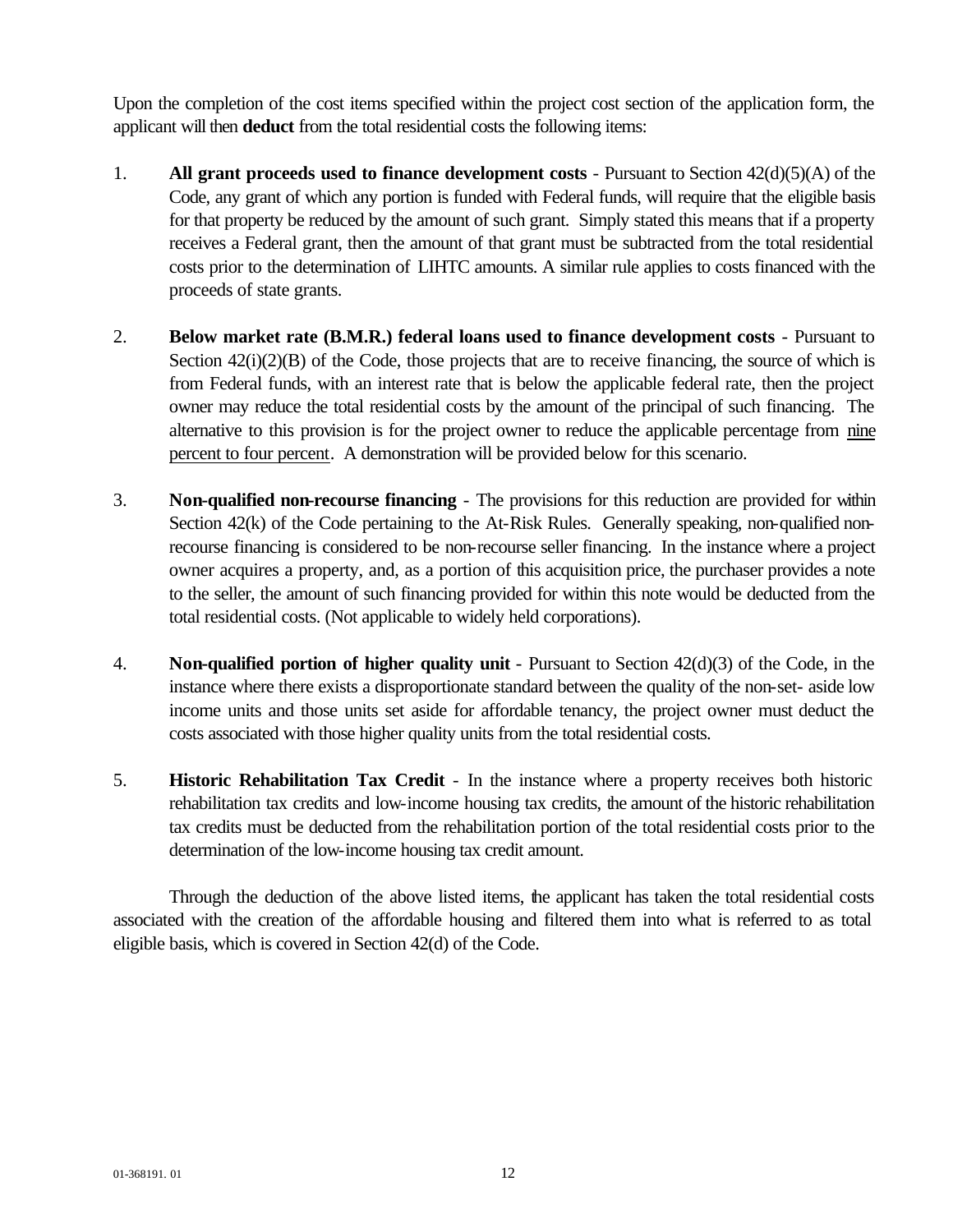In order to take the property from total eligible basis to total qualified basis, the applicant must apply the applicable fraction as previously discussed in this guide. The **applicable fraction** is defined in Section  $42(c)(1)(B)$  of the Code as the smaller of either the unit fraction or floor space fraction, each of which is described on the following page:

1. **Unit Fraction** - Pursuant to Section 42(c)(1)(C) of the Code, the unit fraction equals the amount of low-income units divided by the total number of units (vacant or occupied) within the property.

Low-Income Units  $\div$  Total Units = Unit Fraction

2. **Floor Space Fraction** - Pursuant to Section 42(c)(1)(D) of the Code, the floor space fraction equals the total floor space attributable to the low-income units divided by the total floor space (whether or not occupied) of the property.

Low-Income Floor Space  $\div$  Total Floor Space = Floor Space Fraction

By multiplying the total eligible basis, as previously determined, times the applicable fraction, the applicant will arrive at the total qualified basis of the property. To determine the maximum amount of LIHTCs that will be allowed under the qualified basis determination, the applicant must multiply the total qualified basis by the applicable percentage.

For purposes of the initial analysis of the application under this program, the applicant should utilize **four percent** as the applicable percentage for allowable acquisition costs and new construction/rehabilitation costs that will utilize some form of federal subsidy, as provided for in Section  $42(i)(2)(A)$  of the Code. For all other new construction/substantial rehabilitation costs, the applicant will utilize **nine percent** as the applicable percentage.

At either the date on which the building is placed-into-service, as defined by the IRS, or at the election of the project owner, NIFA will fix the applicable percentage rate on either of the above two dates, pursuant to Section 42(b)(2) of the Code. The applicable percentage rate is set each month by the Secretary of the Treasury.

In the example provided above, the maximum annual amount of LIHTCs that may be claimed under the qualified basis determination would be  $$178,520 ($47,480 + $131,040)$ .

Utilizing the same total residential costs as provided for above, NIFA will now provide examples of how to determine the maximum amount of LIHTCs, through the qualified basis method, under a number of various scenarios.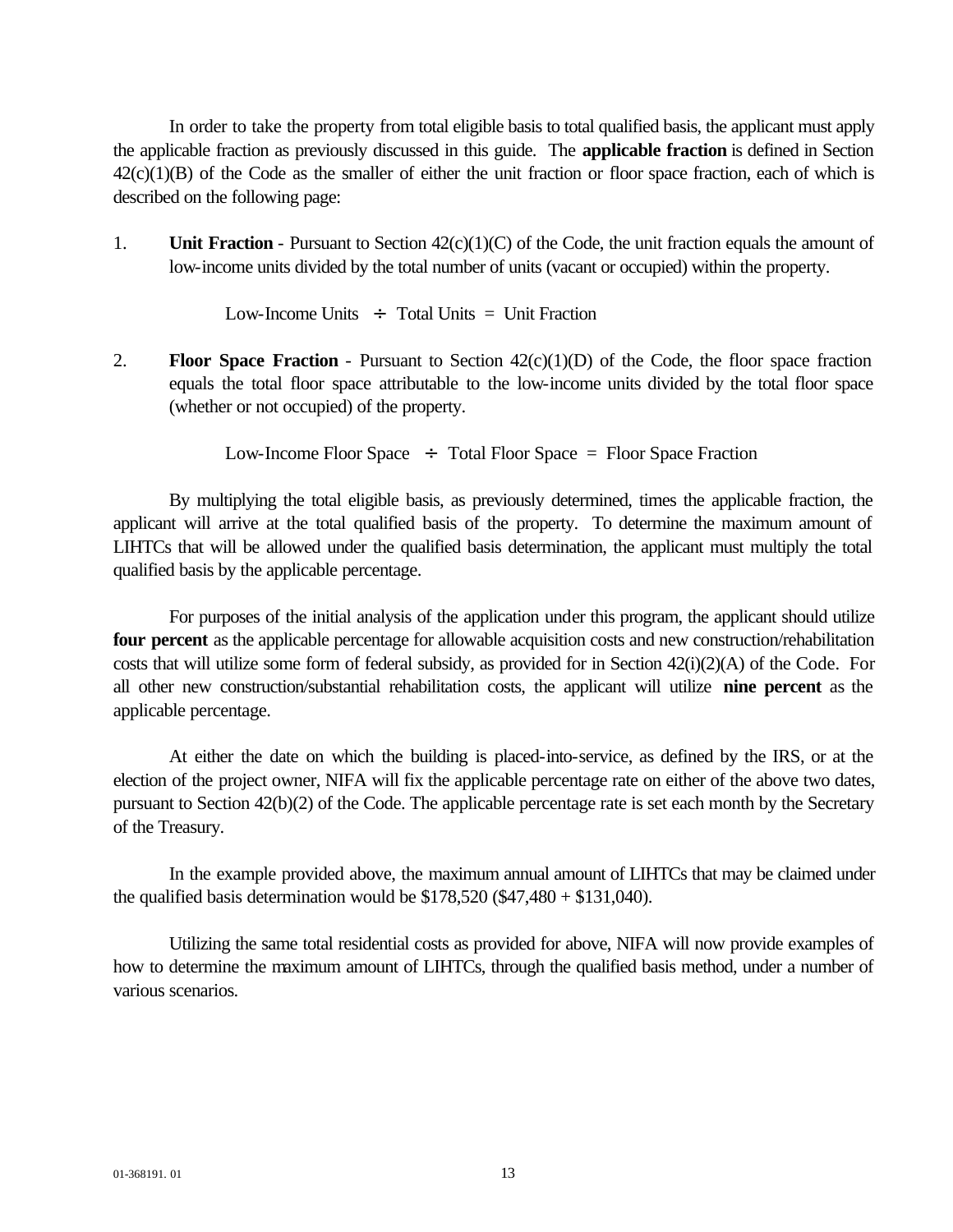### Projects located in a *Qualified Census Tract (QCT).*

Under certain circumstances, properties located in a Qualified Census Tract may be eligible to have their new construction/rehabilitation eligible basis increased by 130%, as provided for in Section 42(d)(5)(C) of the Code. The increase to eligible basis, for properties located in a qualified census tract, is not allowable on any acquisition basis. The definition of a QCT is provided below:

**Qualified Census Tract** - Pursuant to Section  $42(d)(5)(C)(ii)$  of the Code, a Qualified Census Tract is defined as any census tract so designated by the Secretary of Housing and Urban Development and, for the most recent year for which census data are available on household income in such tract, either in which 50 percent or more of the households have an income that is less than 60 percent of the area median gross income for such year or which has a poverty rate of at least 25 percent.

The Secretary of Housing and Urban Development designates those areas that will receive the additional benefits inherent by increasing the eligible basis. On an annual basis, NIFA receives a listing of these Qualified Census Tracts and provides the information to you on page 20 of this guide and in the Application Form.

In providing this example of how to calculate the maximum amount of LIHTCs that would be permissible when a property is located in either of these two designated areas, NIFA will use the example as previously provided:

| <b>TOTAL ELIGIBLE BASIS</b>                                                   | \$1,187,000  | \$1,456,000        |
|-------------------------------------------------------------------------------|--------------|--------------------|
| High cost area adjustment<br>(no adjustment is allowed for acquisition costs) |              | multiplied by 130% |
| <b>TOTAL ADJUSTED ELIGIBLE BASIS</b>                                          | \$1,187,000  | \$1,892,800        |
| Multiplied by the applicable fraction                                         | 100%         | 100%               |
| <b>TOTAL QUALIFIED BASIS</b>                                                  | \$1,187,000  | \$1,892,800        |
| Multiplied by the Applicable Percentage                                       | 4.0%         | $9.0\%$            |
|                                                                               |              |                    |
| TOTAL AMOUNT OF LIHTC REQUESTED                                               | 47.480<br>S. | \$170.352          |

In this example, the new adjusted eligible basis for the rehabilitation portion of the total residential costs has been increased from \$1,456,000 to \$1,892,800, which accounts for the 130% increase. The result of this increase in eligible basis, holding all other factors constant, is that the amount of LIHTCs that may be allowable for the rehabilitation has increased from \$131,040 to the new level of \$170,352.

01-368191. 01 14 As stated previously, only those areas designated by the Secretary of Housing and Urban Development, in accordance with the previously cited Code sections, may be eligible to claim this increase to new construction/rehabilitation basis (see page 20).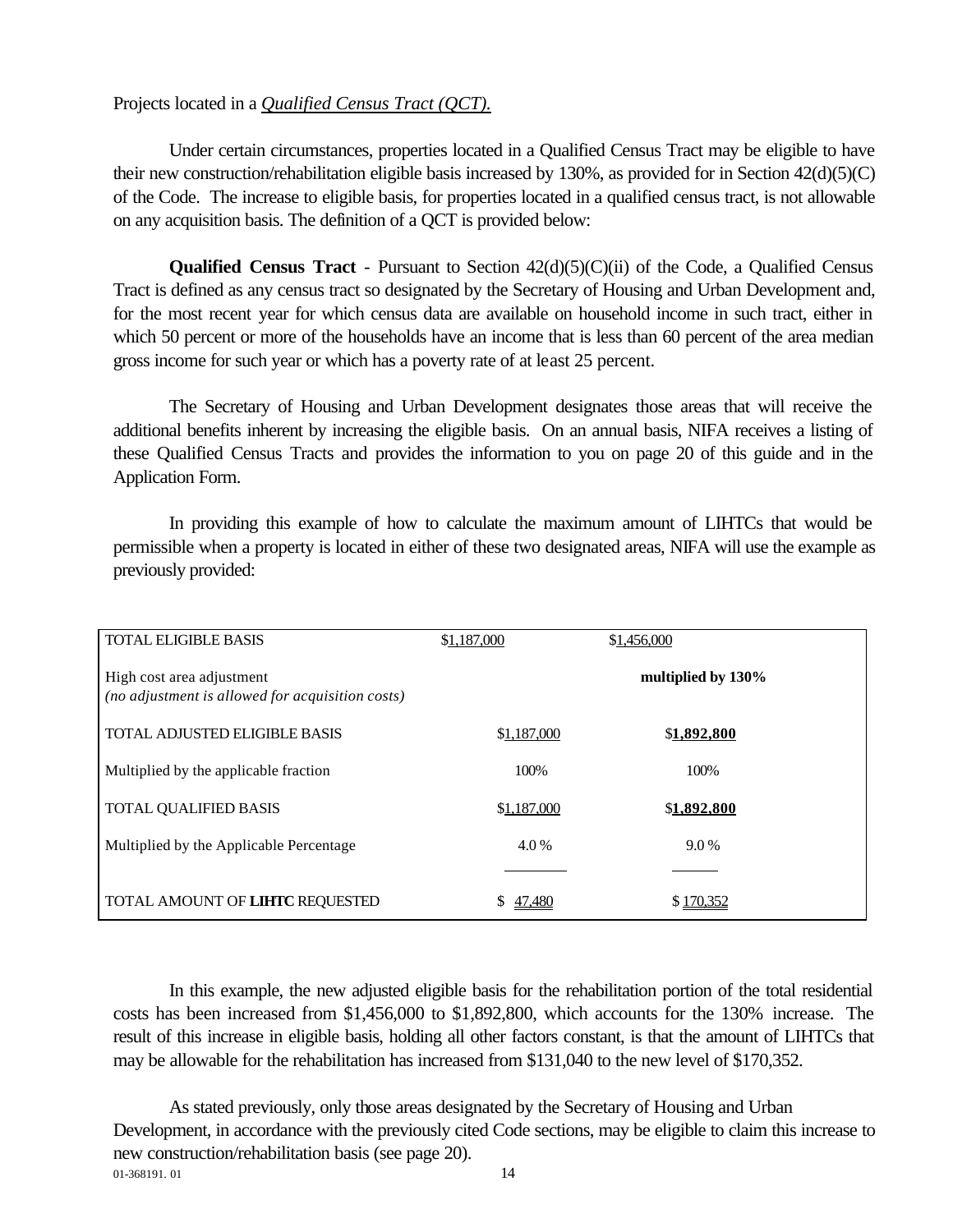### **Projects That Receive Federal Subsidy:**

Projects that will receive a form of below market mortgage financing which is funded in whole or in part through Federal funds will be required to reduce the credit percentage associated with the new construction/rehabilitation qualified basis.

The most common occurrence that leads to this reduction is the instance where an applicant is receiving financing from Rural Housing Services (RHS) (Farmers Home Administration) under its Section 515 program. This program provides long-term mortgage financing at a subsidized interest rate of one percent. This type of project would fall under the requirement that its applicable percentage be reduced from nine percent to four percent.

| <b>TOTAL ADJUSTED ELIGIBLE BASIS</b>    | \$1,187,000 | \$1,456,000 |
|-----------------------------------------|-------------|-------------|
| Multiplied by the applicable fraction   | $100\%$     | 100 %       |
| <b>TOTAL QUALIFIED BASIS</b>            | \$1,187,000 | \$1,456,000 |
| Multiplied by the Applicable Percentage | $4.0\%$     | 4.0 %       |
|                                         |             |             |
| <b>TOTAL AMOUNT OF LIHTC REQUESTED</b>  | 47.480      | \$58,240    |

In the above example, the applicable percentage was reduced from the initial nine percent to four percent, in accordance with Section 42(b)(2)(B) of the Code. The reduction in the applicable percentage resulted in the decrease of the LIHTC amount on the rehabilitation from \$131,040 to the current level of \$58,240.

In this example, the applicant could choose to deduct the total principal amount of the federal below market interest rate financing from total residential costs, and in doing so, be permitted to utilize an applicable percentage of nine percent against the rehabilitation costs.

 Generally, applicants should opt to exclude the amount of federal subsidy from basis if it is less than 55% of new construction or rehabilitation costs eligible for a 9% (70% present value) LIHTC.

The LIHTC is larger using a 9% LIHTC for 45% of development costs (55% excluded) than using a 4% LIHTC for all 100% of development costs. The determination as to which course of action each applicant who is faced with this decision should take is strictly up to the applicant. **NOTE:** LIHTC percentages vary month to month, and therefore may change the break-even percentage.

It is important to note that some forms of Community Development Block Grant (CDBG) and HOME financing where the applicant clearly is required to repay the awarded funds **are not** considered under the provisions of a below market federal loan, as provided for in Section  $42(i)(2)(D)$  and (E) of the Code, respectively.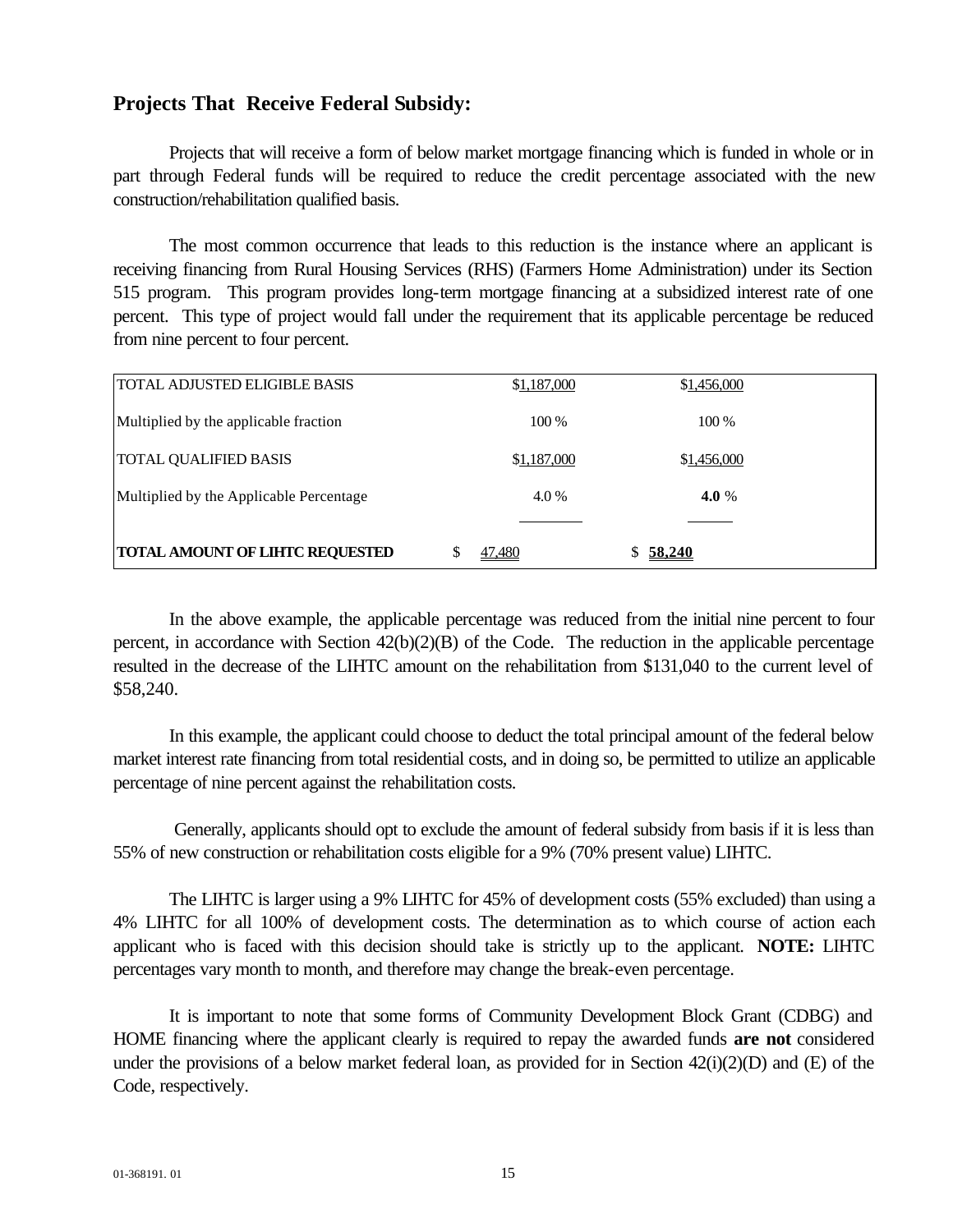### **Projects That Elect to Set-Aside Less Than 100% of the Available Units.**

As stated previously, prior to calculating the qualified basis for any development, the project owner must first multiply his eligible basis by the applicable fraction. Under the two scenarios provided above, NIFA assumed that the project owner set aside 100% of the available units for occupancy by persons or families of low and very low income.

NIFA will assume the following unit breakdown and square footage in arriving at the required applicable fraction:

| <b>Unit Composition</b> | <b>Number of Units</b> | <b>Square</b><br>Footage | <b>Total Square</b><br>Footage |  |
|-------------------------|------------------------|--------------------------|--------------------------------|--|
| One Bedroom Units       | 25                     | 700                      | 17,500                         |  |
| Two Bedroom Units       | 50                     | 900                      | 45,000                         |  |
| Three Bedroom Units     | <u>25</u>              | 1.100                    | 27,500                         |  |
| <b>TOTALS</b>           | 100                    |                          | 90,000                         |  |

For this demonstration, NIFA will assume that the applicant of this example property chose to set aside the following units for occupancy by low and very low-income tenants under this program:

| <b>Unit Composition</b> | <b>Number of Units</b> | <b>Square</b><br>Footage | <b>Total Square</b><br>Footage |  |
|-------------------------|------------------------|--------------------------|--------------------------------|--|
| One Bedroom Units       |                        | 700                      | 11,900                         |  |
| Two Bedroom Units       | 25                     | 900                      | 22,500                         |  |
| Three Bedroom Units     | 8                      | 1,100                    | 8,800                          |  |
| <b>TOTALS</b>           | 50                     |                          | 43,200                         |  |

In order to determine the applicable fraction, the applicant will need to perform both the unit fraction and floor space fraction calculations as provided previously.

As you will recall, the formula for determining the unit fraction is:

Low Income Units  $\div$  Total Units = Unit Fraction

By utilizing this formula, the corresponding unit fraction for the unit composition and set-aside portions as provided above would be **50%** (50  $\div$  100 = 50%).

The formula for determining the floor space fraction once again is:

Low Income Floor Space  $\div$  Total Floor Space = Floor Space Fraction

Consequently, the appropriate floor space fraction for the unit composition and set-aside portions as provided above would be  $48\%$  (43,200  $\div$  90,000 = 48%).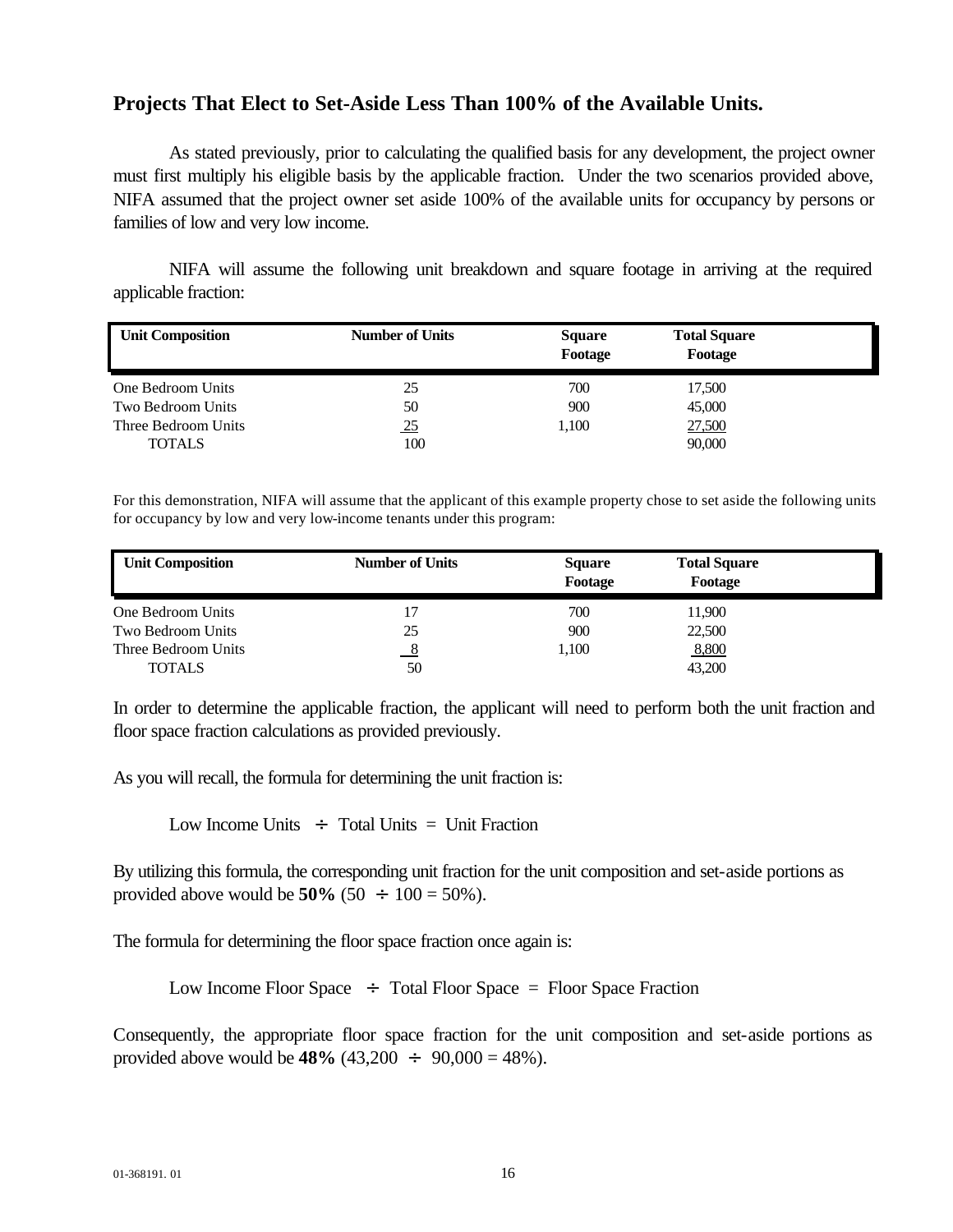Upon the completion of these two calculations, the applicant would determine that the applicable fraction would be the lesser of the unit fraction or floor space fraction, or as would be the case in this example, 48%:

| <b>TOTAL ADJUSTED ELIGIBLE BASIS</b>    | \$1,187,000        | \$1,456,000        |
|-----------------------------------------|--------------------|--------------------|
| Multiplied by the applicable fraction   | 48 %               | 48 %               |
| <b>TOTAL QUALIFIED BASIS</b>            | 569,760<br>\$      | 698,880            |
| Multiplied by the Applicable Percentage | 4.0 %              | 9.0%               |
|                                         |                    |                    |
| TOTAL AMOUNT OF LIHTC REQUESTED         | <u>22,790</u><br>S | <u>62,899</u><br>S |

The applicant must use the applicable fraction against both the acquisition and new construction/rehabilitation categories in order to properly calculate the maximum allowable LIHTC amount.

Only that portion of the project that is set-aside for usage under the LIHTC program may receive the benefits of the LIHTCs. Consequently, since the applicant in this example chose to set-aside only 48% of the property for tenancy by low and very low income persons and families, they may only be allocated that amount of LIHTCs that corresponds to the elected set-aside. As a result of this reduction in the applicable fraction, the qualified basis was reduced, which leads to the reduction in the amount of LIHTCs that the project owner can claim.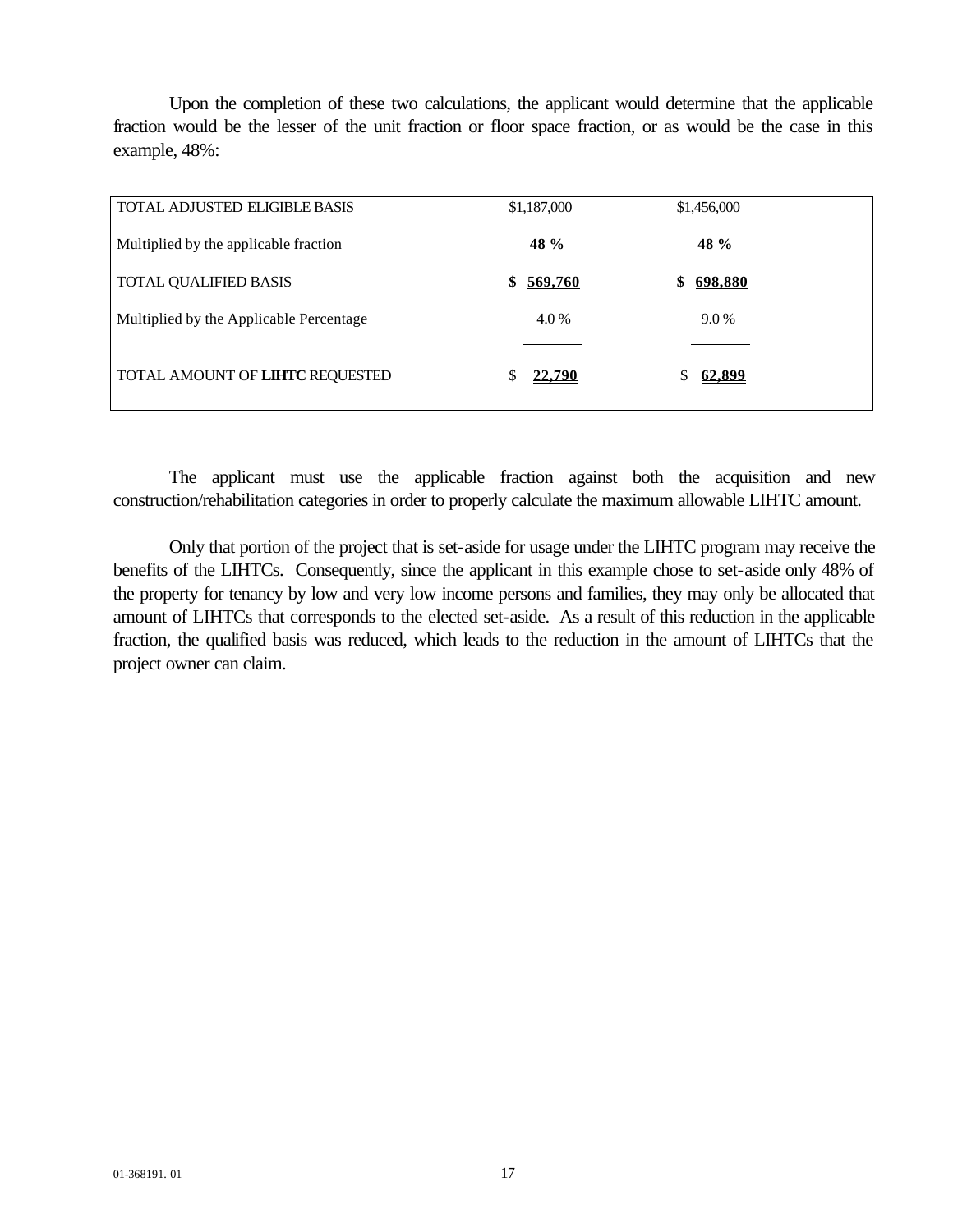### **EQUITY / FUNDING GAP**

The equity/funding gap takes into consideration the total sources and uses of funds required for the completion of the new construction, rehabilitation or acquisition and subsequent rehabilitation of a particular property. The basis for this form of analysis may be found in Section 42(m)(2)(B) of the Code, which states that the housing credit agency should determine that level of LIHTCs that will be necessary in order for the project to be financially feasible as a qualified low income housing project throughout the credit period. In arriving at this determination, the housing credit agency is instructed to review the sources and uses of funds and the total financing planned for the project (Section 42(m)(2)(B)(i) of the Code) and also any proceeds or receipts expected to be generated by reason of tax benefits (Section 42(m)(2)(B)(ii) of the Code) or the syndication of the LIHTCs.

NIFA, through the process of determining the eligible basis of a particular property, has already accomplished the function of determining the total development costs associated with the completion of the property. The application form requires that the project owner supply information concerning the proposed financing to be utilized towards the completion of the proposed project, that will be used in this calculation to offset the anticipated development costs.

The final component of the equity/funding gap calculation is the determination of the proceeds to be received through the syndication of the LIHTCs. In arriving at this determination, NIFA may assume that the typical property will receive \$.75 for every dollar in LIHTCs allocated to the property. The \$.75 assumes the discounting which the investor will apply to the LIHTCs and also the cost associated with the arrangement of the limited partnership or limited liability company through a syndication firm. NIFA will utilize the equity/funding gap approach even in the instance where the project owner chooses not to sell the benefits of the LIHTCs to a potential investor.

#### **Total Residential Costs**

The total residential costs are those development costs for both the acquisition and/or new construction/rehabilitation categories. It is important to note that this calculation utilizes those development costs, which are considered ineligible under the qualified basis determination.

### **Total Sources of Funds**

The total source of funds includes all proposed or current funding that will be utilized on the development. In arriving at the total sources of funds NIFA will be considering the permanent financing as opposed to interim financing. In the instance where grants are to be considered on a particular project, the applicant must include the initial amount of the grant as a source of funds under this calculation.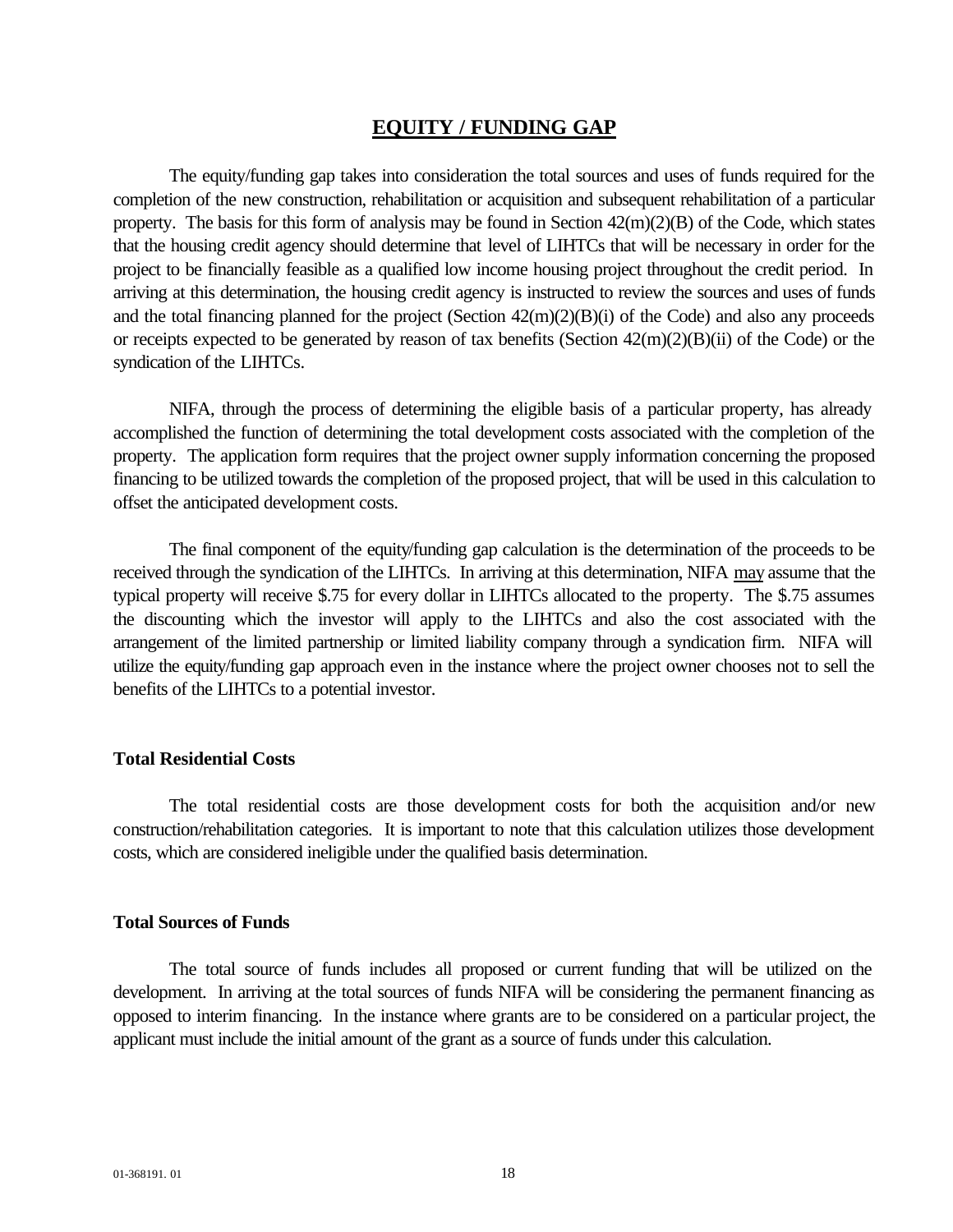### **Syndication Factor**

The syndication factor is the anticipated value of the LIHTCs to the project owner. This is the percentage of each dollar, which the syndication firms will pay for the LIHTCs. As previously stated, the syndication factor may be assumed at \$.75 per LIHTC dollar.

The basic formula for the equity/funding gap is as follows:

| Step 1: Total Residential Costs | - Total Sources of Funds  | $=$ Equity Funding Gap     |
|---------------------------------|---------------------------|----------------------------|
| Step 2: Equity Funding Gap      | $\div$ Syndication Factor | $=$ Total Value of LIHTCs  |
| Step 3: Total Value of LIHTCs   | $\div$ 10 years           | $=$ Annual Value of LIHTCs |

In conducting this example, NIFA will utilize components of the Project Cost Schedule as previously provided. In the calculation of the equity/funding gap, the costs used to reference the total uses of funds is the total residential costs, which in the previous example totaled \$3,013,000. NIFA will assume that the applicant was successful in obtaining mortgage financing equaling \$2,000,000.

| Total residential costs:      | \$3,013,000 | \$1,187,000 | \$1,456,000 |  |
|-------------------------------|-------------|-------------|-------------|--|
| Total commercial space costs: |             | XXXXXXX     | xxxxxxx     |  |
|                               |             |             |             |  |

The resulting level of LIHTCs determined through the equity/funding gap approach is:

| Step 1:    | \$3,013,000 | $-$ \$2,000,000 | $= $1,013,000$          |
|------------|-------------|-----------------|-------------------------|
| Step 2:    | \$1,013,000 | $\div$ .75      | $= $1,350,667$          |
| Step $3$ : | \$1,350,667 | $\div$ 10 years | $=$ \$135,067 per year. |

Under the equity/funding gap approach, it would be assumed that through the provision of \$194,807 per year in LIHTCs for the next ten years, that the applicant could transfer the benefits of these credits to a limited partner for \$.75 on the dollar and receive \$1,013,003 in equity capital that would offset the initial equity requirement.

The final process in arriving at the maximum amount of annual LIHTCs that would be eligible for a property, the project owner must compare the amount of LIHTCs arrived at under the qualified basis and equity/funding gap approaches. As stated previously, the maximum amount of LIHTCs that will be eligible to a property will be determined by the lesser of these two approaches.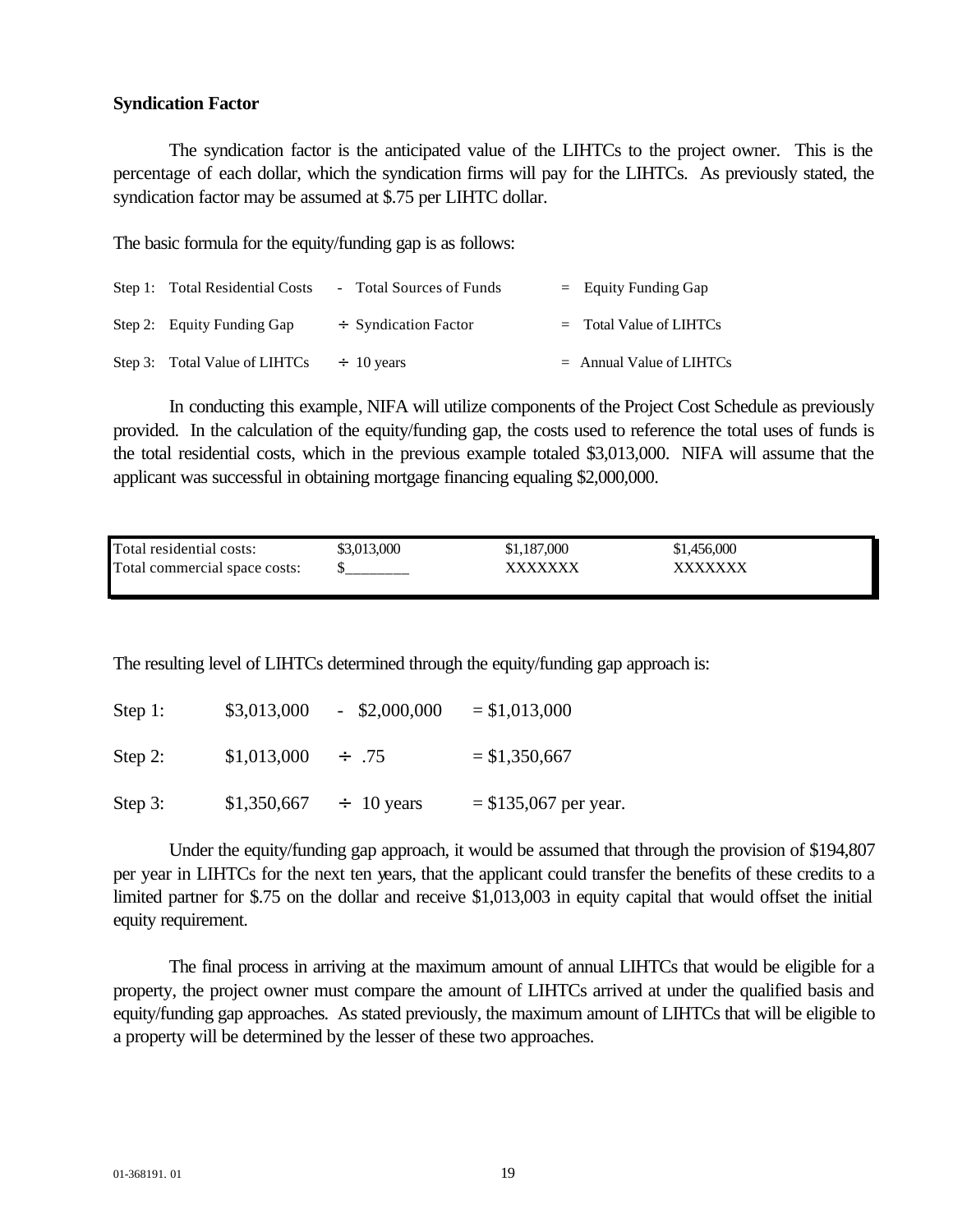#### **MAXIMUM ALLOWABLE RENTS TO BE CHARGED ON SET-ASIDE UNITS**

As previously discussed in the section pertaining to the requirements to be considered as a qualified low-income housing project, the project owner must agree to set-aside a certain percentage of the units for occupancy by persons or families of low and very low-income. The units that are to be set-aside for low and very low-income occupancy must also be rent restricted.

The portion of the Code that pertains to rent restrictions is Section  $42(g)(2)$ . In general, the rent that is allowed to be charged to a person or family of low or very low-income under the LIHTC program shall not exceed 30 percent of the imputed income limitation applicable to the units that are set-aside. Imputed income limitation is considered to be the income that would apply to individuals occupying a unit if the number of individuals that occupied the unit were determined as follows:

- 1. in the case where the unit does not have a separate bedroom, one individual; and
- 2. in the case where the unit has one or more separate bedrooms, 1.5 individuals for each separate bedroom.

Taking the above definition into consideration, the following imputed income limitation parameters could be established:

| Number of Bedrooms          | <b>Imputed Income Limitation</b> |  |
|-----------------------------|----------------------------------|--|
| Efficiency                  | 1.0 person                       |  |
| One Bedroom                 | 1.5 persons                      |  |
| Two Bedrooms<br>3.0 persons |                                  |  |
| Three Bedrooms              | 4.5 persons, etc.                |  |

In calculating the maximum monthly rental rate that could be charged on a low-income set-aside unit, it has previously been stated that the rent may not exceed 30% of the imputed income limitation applicable to the unit. Within this 30%, the applicant must discount away any and all allowances for utilities that the tenant is responsible for paying directly to the service provider, pursuant to Section  $42(g)(2)(B)(ii)$  of the Code.

LIHTC rent limits include an allowance for the cost of utilities (heat, lights, air conditioning, water, sewer, oil or gas). In projects where the owner pays all utilities, no adjustment in the LIHTC rent limits are needed to determine the maximum rent that can be charged for a LIHTC unit. In projects where tenants pay all or a portion of their own utilities, the rent established for a LIHTC unit must not exceed the applicable LIHTC rent limit for that unit.

Depending on whether or not the LIHTC project receives additional assistance from other programs (such as RHS, Section 8, etc.), owners may be required to use precalculated utility allowances. Owners of conventionally financed buildings may either rely upon local PHA- determined utility allowances or calculate allowances themselves. If owners choose to determine utility allowances themselves, they must be able to document calculations as described in Treasury Regulation Section 1.42-10.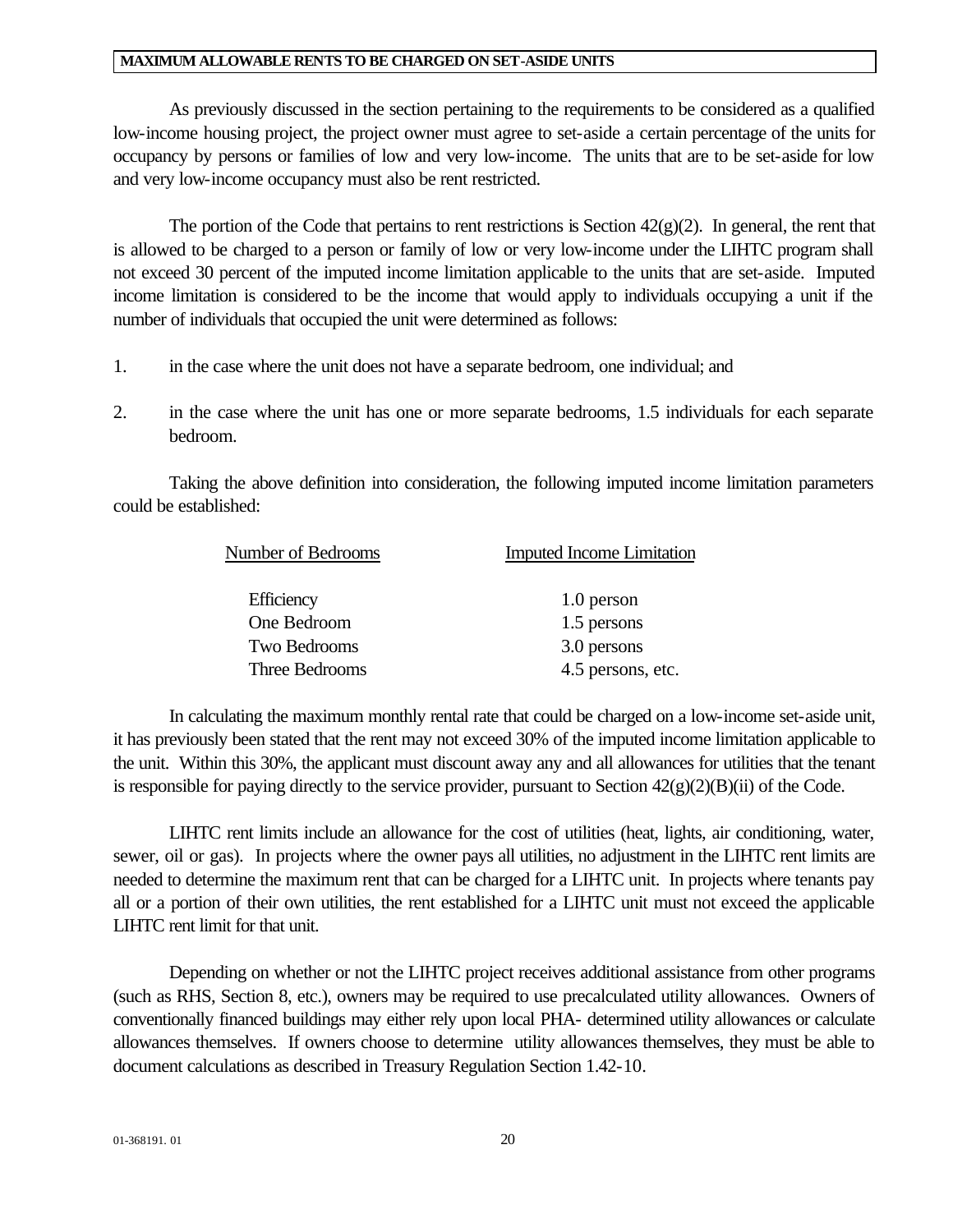The calculation of the maximum rental rate establishes the ceiling that may be charged under the requirements of the LIHTC program, and not what should be charged to any particular tenant. The applicant must continue to be sensitive to the prevailing market rates in establishing the rents, while being conscious of the maximum rental rate that is allowed for under the LIHTC program.

The imputed income limitation calculated in the process of determining maximum rental rates does not establish the maximum family income that a prospective tenant may earn and still qualify for the housing unit. The determination as to any particular tenant's ability to qualify for a unit is limited to their income in relationship to the established HUD median income tables that corresponds to the number of people that will reside within the housing unit.

The LIHTC maximum gross rents per unit by county can be obtained by contacting the NIFA LIHTC staff.

### **LOCATION OF COUNTIES LISTED BY HUD AS QCT'S.**

Those properties that are to be considered in a qualified census tract must conform to the provisions in Section  $42(d)(5)(C)$  of the Code. The definition for a qualified census tract was provided in the section dealing with the calculation of qualified basis. Following are the Department of Housing and Urban Development Statutorily Mandated Qualified Census Tracts for Section 42 of the Code:

| County                 | <b>Census Tract Number</b>              |  |  |  |  |
|------------------------|-----------------------------------------|--|--|--|--|
| Douglas                | 0003.00 0004.00 0005.00 0006.00 0007.00 |  |  |  |  |
|                        | 0008.00 0009.00 0010.00 0011.00 0012.00 |  |  |  |  |
|                        | 0016.00 0019.00 0021.00 0029.00 0032.00 |  |  |  |  |
|                        | 0038.00 0039.00 0040.00 0041.00 0051.00 |  |  |  |  |
|                        | 0052.00 0053.00 0054.00 0059.01 0059.02 |  |  |  |  |
|                        | 0060.00 0063.01                         |  |  |  |  |
|                        |                                         |  |  |  |  |
| Sarpy                  | 0103.02                                 |  |  |  |  |
|                        |                                         |  |  |  |  |
| Lancaster              | 0004.00 0005.00 0007.00 0008.00 0017.00 |  |  |  |  |
|                        | 0018.00 0019.00 0020.00 0032.01 0035.00 |  |  |  |  |
|                        |                                         |  |  |  |  |
| <b>Adams</b>           | 9661.00                                 |  |  |  |  |
|                        |                                         |  |  |  |  |
| Lincoln                | 9601.00                                 |  |  |  |  |
|                        |                                         |  |  |  |  |
| Buffalo County 9696.00 |                                         |  |  |  |  |
|                        |                                         |  |  |  |  |
| <b>Cherry County</b>   | 9559.00                                 |  |  |  |  |
|                        |                                         |  |  |  |  |
| Dawes County           | 9507.00                                 |  |  |  |  |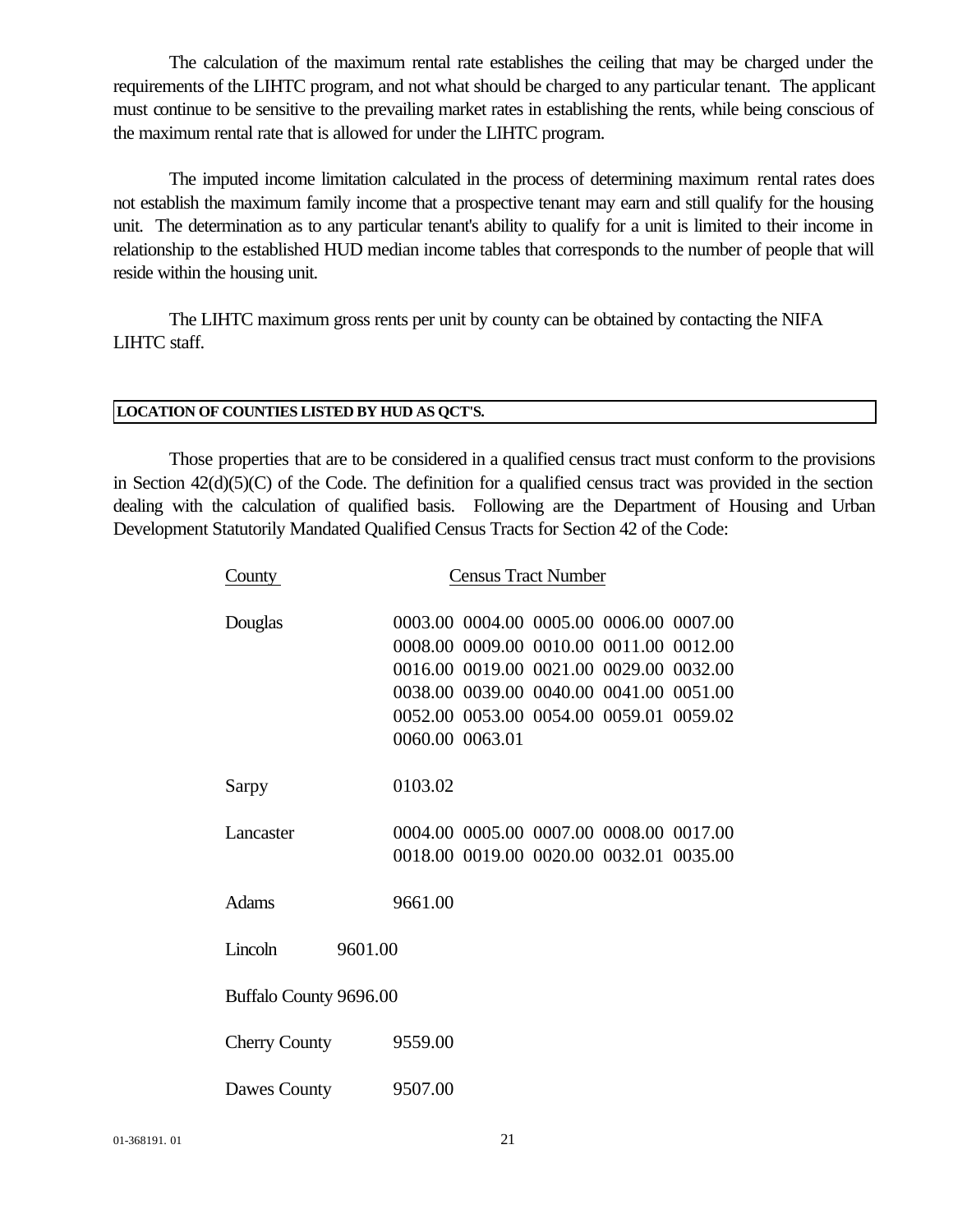| Keya Paha County             | 9754.00 |         |
|------------------------------|---------|---------|
| <b>McPharson County</b>      | 9579.00 |         |
| <b>Scotts Bluff County</b>   | 9537.00 |         |
| <b>Thurston County</b>       | 9761.00 | 9782.00 |
| Pottawattamie County 0307.00 |         | 0309.00 |

#### **VALIDATING THE ALLOCATION OF LIHTCS BY YEAR END**

After NIFA determines the feasibility of a project as an affordable housing project, and the maximum level of LIHTCs that are eligible to be claimed, those projects that pass all of the necessary tests will be considered for LIHTCs. Those applications that are recommended for LIHTCs will then be presented to the Board of Directors of NIFA for their consideration and approval.

Project owners receiving a conditional reservation of LIHTCs will be required to satisfy all of the conditions present within this commitment. Once all of these conditions have been met, it is required that the project owner either complete the necessary new construction/rehabilitation (commonly referred to as placing the units into service) or file for a carryover allocation prior to the end of the calendar year.

A carryover allocation will allow the project owner 24 months from the close of the calendar year in which said carryover allocation is issued, to complete the necessary rehabilitation or new construction and place the buildings into service. Failure on the part of the project owner to either place the units into service or file for a carryover allocation by the specified expiration date stated in the commitment notice, would result in the termination of the LIHTCs from NIFA.

### **What is required in order to be eligible for a carryover?**

Eligibility for a carryover allocation requires compliance with the rules set forth in Section 42(h)(1)(E) of the Code and Treasury Regulation Section 1.42-6.

The following outlines basic qualification procedures for carryover allocations. A carryover allocation occurs when the project owner has not and will not be finishing the rehabilitation or new construction portion of the development prior to the end of the year in which the LIHTC commitment is issued.

- 1. Commitment fee specified in the allocation plan and commitment notice has been received by NIFA.
- 2. All conditions and requirements have been satisfactorily cleared with NIFA.
- 3. The project owner's basis in the development (as of the end of the calendar year in which the allocation is made) is more than 10% of the project owner's reasonable anticipated basis in the project (as of the end of the second calendar year succeeding the allocation year). Basis means the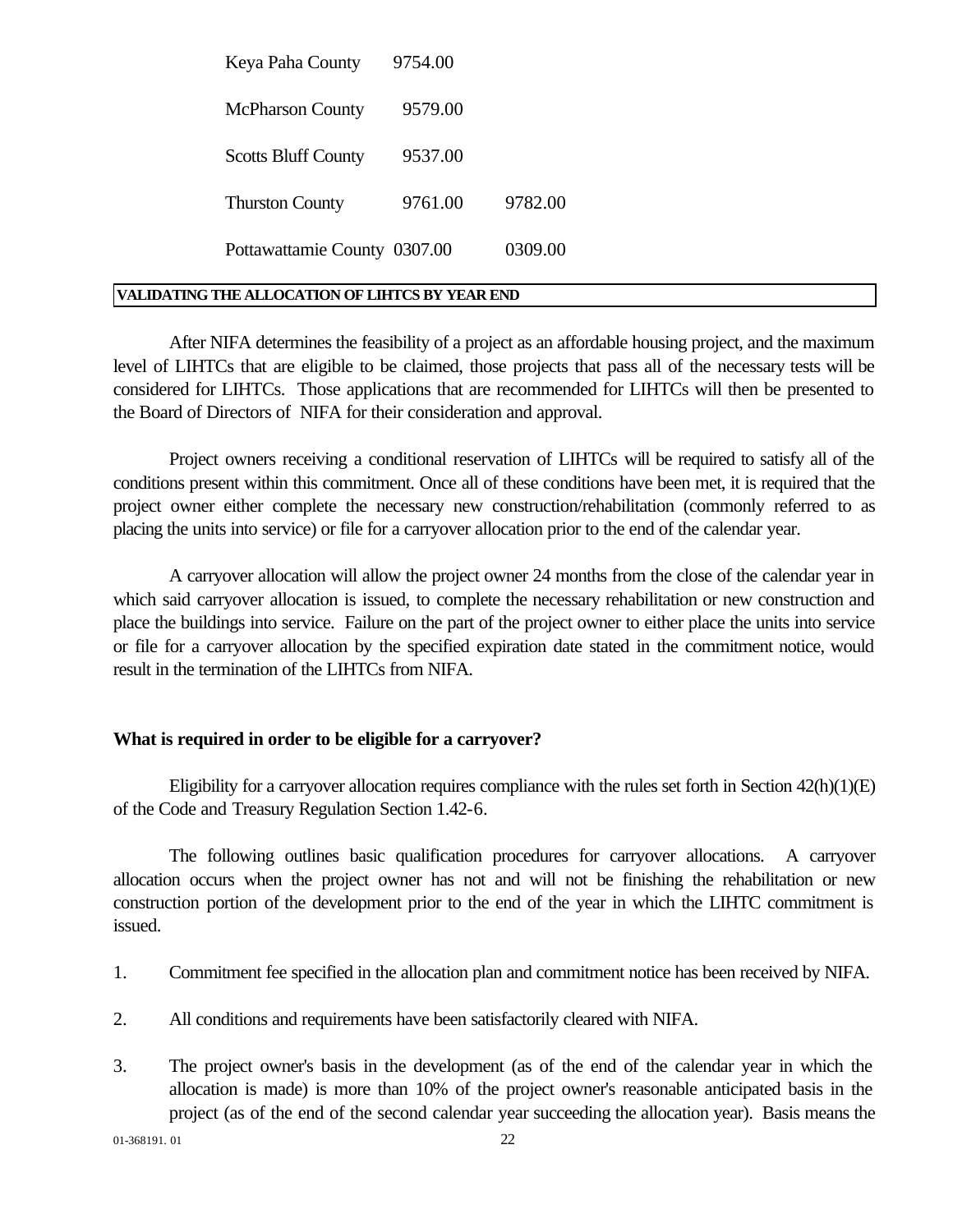taxpayer's adjusted basis of land and depreciable property that is reasonably expected to be part of the project, whether or not such amounts are includable in the eligible basis of the buildings in the project under Section 42(d) of the Code. An independent, third-party certified public accountant must certify that 10% of the project owner's reasonable anticipated basis has been incurred.

### **What is required in order to "place the project into service"?**

IRS Forms 8609 are issued to project owners who complete their rehabilitation or new construction. For project owners applying for acquisition and rehabilitation LIHTCs, the acquisition of the property must occur in the year the project receives its allocation of LIHTCs. If the project will be completed prior to the end of the calendar year in which it receives its commitment notice for LIHTCs, the project owner must cost certify the project prior to the expiration date stated in the commitment notice. The following outlines the basic requirements of cost certifying a project for final allocation:

- 1. All conditions and requirements have been satisfactorily cleared with NIFA.
- 2. Commitment fee and Compliance Monitoring fee have been received by NIFA.
- 3. Benefits and burdens of ownership have been transferred to the project owner and the federal tax i.d. number has been established.
- 4. The Land Use Restrictive Agreement has been correctly prepared, executed and filed in the appropriate county real property records.
- 5. NIFA has been presented with a cost certification audit and evidence that the new construction or rehabilitation work has been completed.

### **AREAS OF DIFFICULTY EXPERIENCED BY APPLICANTS UNDER THE LIHTC PROGRAM**

In order to provide you as much information as possible concerning the LIHTC program, NIFA will cover some of the typical areas in the program that have given previous applicants difficulty.

- 1. **Failure on the part of the applicant to provide NIFA with sufficient information in order for it to reach a determination concerning the application.** If the applicant does not submit sufficient information to NIFA in order for a determination to be made as to either priority of the application, eligibility of the property under the requirements of the LIHTC program, maximum amount of LIHTCs that may be permitted on the property, etc., then NIFA will be delayed in processing the application. If the deficiencies under this scenario are not adequately addressed by the applicant, the property may not be considered for LIHTCs during the application cycle or possibly may be terminated by NIFA.
- 2. **Failure on the part of the applicant to properly calculate the maximum amount of LIHTCs that might be eligible on the property.** By not properly calculating the amount of LIHTCs that are eligible to be claimed on any property, the applicant may either overestimate or underestimate the potential LIHTC allocation. If plans and forecasts dealing with the financial structure of the development are taken into consideration, under the assumption that the initial applicant's LIHTC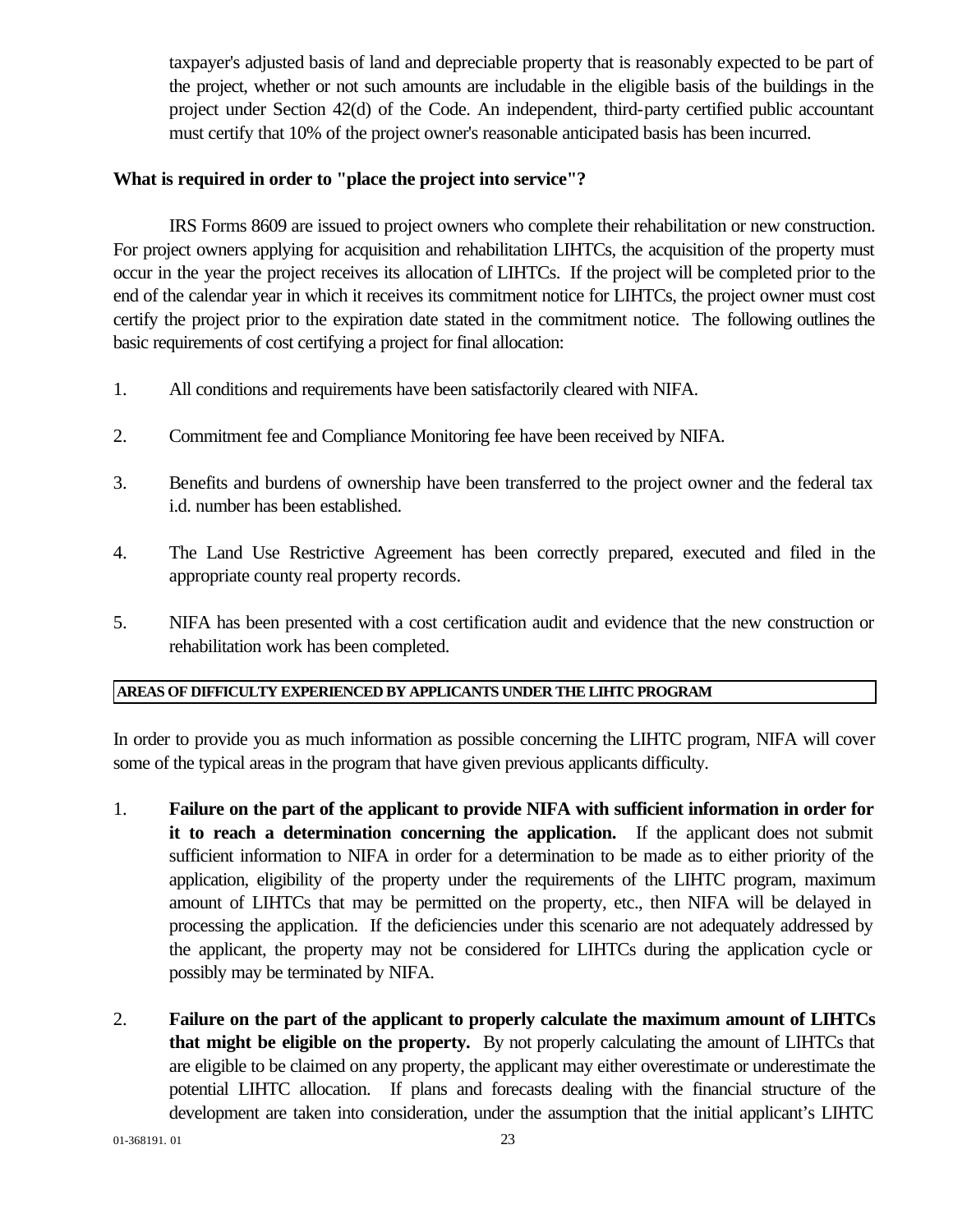estimates are correct, and NIFA subsequently recalculates the LIHTC amount at a lower level, then the project owner would be faced with the prospect of re-analyzing the transaction to determine the willingness to proceed under the new LIHTC amounts.

- 3. **Failure on the part of the applicant to properly calculate the maximum amount of rents that would be allowable under the LIHTC program.** When the applicant improperly calculates the maximum rental rates that may be charged under this program, and in doing so bases the proforma operating estimates on the incorrect rental rate, the reduction in the maximum allowable rental amount may adversely affect the long term estimates of operating performance, and possibly reduce the property's viability under the LIHTC program.
- 4. **Failure on the part of the applicant to properly satisfy the necessary year-end requirements of the LIHTC program.** As stated previously in this guide, the project owner is required to either place the units into service or file the necessary documentation in order to receive a carryover allocation of the LIHTCs prior to the end of the calendar year in which the commitment was received by the project owner. Should the project owner receive a commitment of LIHTCs and fail to perform under either of these two alternatives by the end of such calendar year, NIFA will terminate the LIHTC commitment.
- 5. **Failure on the part of the applicant to adhere to application cycle deadlines or supplemental notice deadlines issued from NIFA.** The applicant is advised to adhere to the deadlines with regards to any application cycle and any notice issued with regards to the property whereby NIFA is requesting additional information in order to complete its analysis of the property. NIFA will not accept any application that is filed after the posted deadline. The failure on the part of the applicant to submit the required supplemental documentation by the specified due date may be cause for the termination of the project file.
- 6. **The applicant fails to provide NIFA with a completed application package.** Much the same as discussed in issue number one, if the applicant provides NIFA with an incomplete application package, NIFA will be required to pursue the applicant for additional documentation instead of analyzing the property for its eligibility for LIHTCs. In certain cases where the applicant fails to provide NIFA with information concerning selection criteria issues, NIFA may be forced to consider the application based upon the information initially submitted, which could reduce the priority associated with the property. As stated earlier in this guide, NIFA will not take the responsibility of insuring that criteria issues, which would be eligible to be claimed on a certain property, have been provided in a satisfactory manner. It is the responsibility of the project owner to claim those criteria points that the application is eligible to receive. NIFA will take the responsibility of either confirming or denying the claims made by the project owner with regards to the application exhibits.
- 7. **Application fails to score a sufficient number of points in order to be considered for LIHTCs.** When the application fails to score points in the required threshold criteria during a given application cycle, the application will not be considered for LIHTCs during that application cycle. This possibility takes on new meaning when the application cycle in which the project owner is competing in is the last cycle of any given program year. The failure to be considered during that final cycle would mean that the property will not be considered during that program year.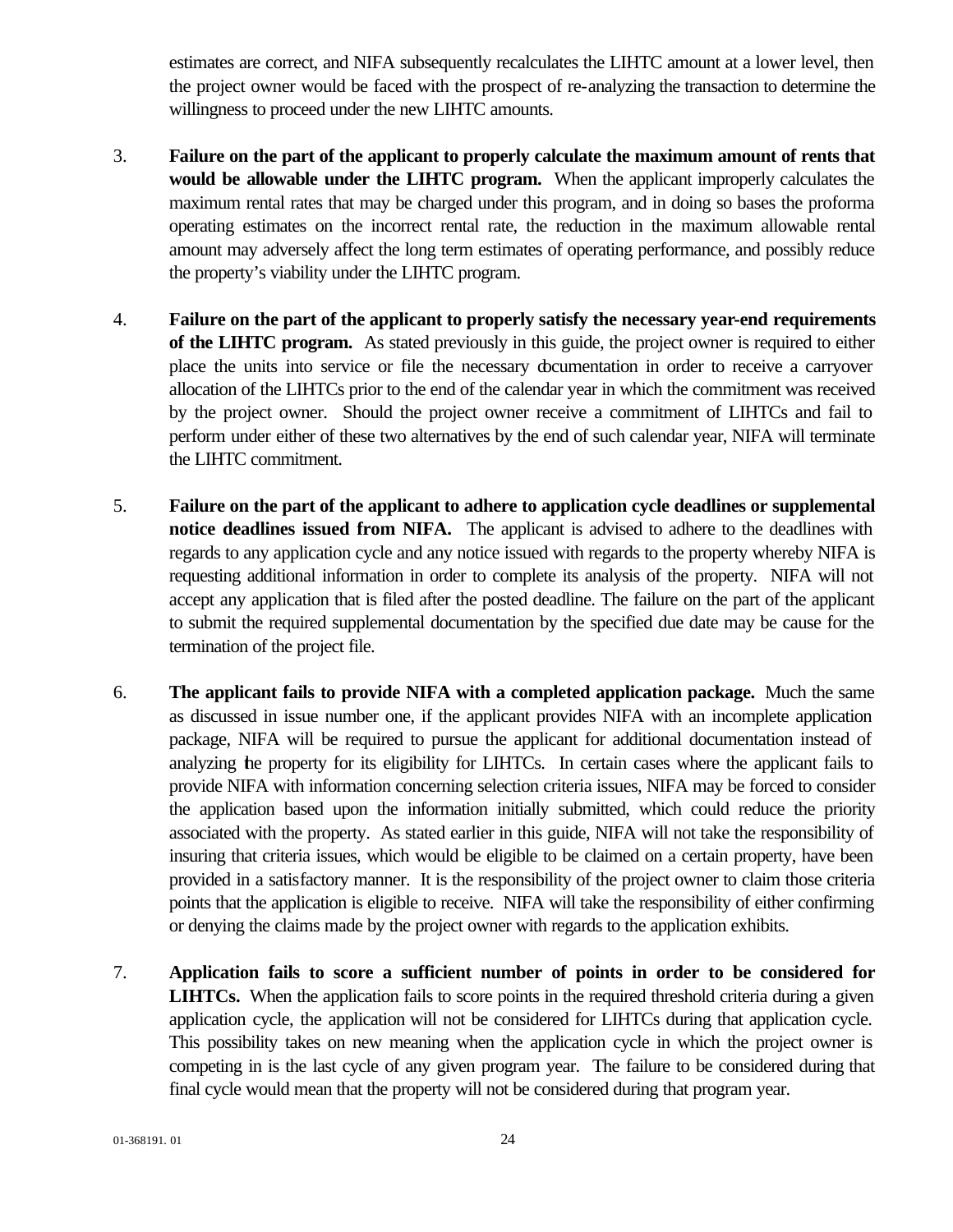- 8. **The applicant fails to provide NIFA with all of the information as requested within the threshold criteria.** In order for an application to be considered for review, a project must first demonstrate that it meets the required threshold criteria. Consequently, the failure on the part of the project owner to supply the information requested in the threshold criteria will force the delay in the review process of the project and may cause the project application to be terminated.
- 9. **Failure on the part of the applicant concerning the purpose and benefits to be received from LIHTCs.** LIHTCs are an ingredient that when combined with other forms of financing will foster the creation of affordable housing. The LIHTC is a component of the overall financing package and not the whole package itself. Consequently, the project owner must also seek interim and permanent debt financing as well as arrange the manner in which he/she will provide for the required amount of equity in order to complete the property. It is highly advisable for the project owner to seek these other sources of funding while they are competing for the LIHTCs. Failure to consider the role of the LIHTCs in the development process and the corresponding year-end requirements may result in the project owner receiving a commitment for LIHTCs, yet be unable to satisfy the provisions necessary in order to validate the allocation.

### **MOST COMMONLY ASKED QUESTIONS PERTAINING TO THE LIHTC PROGRAM**

The following represent a sampling of common questions asked of NIFA concerning the LIHTC program. When possible, NIFA will provide specific Code citings as a supplement to the answers provided. NIFA will not provide any opinions concerning the Code and its relationship to any particular real estate transaction - such opinions should be sought from qualified third party sources.

- 1. **How long does it take from the date of my application until I find out if I am to receive a commitment for LIHTCs?** The time between the date in which an application is submitted to NIFA and date on which a determination is to be made as to who will receive a commitment of LIHTCs may vary. Those applications that are submitted early in the application cycle will naturally have to wait longer than those that are received on the last day of that cycle. After all the projects have been reviewed, NIFA will commence the process of underwriting each file to determine eligibility for LIHTCs and viability as an affordable housing property during the compliance period. Applications that pass the underwriting process and have the highest priority, will then be presented to NIFA's Board of Directors for consideration at its next scheduled meeting.
- 2. **What happens if my application is denied by NIFA for LIHTCs during an application cycle?** Those applications that either scored insufficient points or did not pass the underwriting process to receive a reservation of LIHTCs, may resubmit an amended application during a subsequent application cycle, whereby the application will once again undergo the full application process. Those applications which are denied LIHTCs on the basis that they do not qualify under the provisions of Section 42 of the Code may either require a more thorough revision or re-analysis on the part of the applicant as to its potential to qualify under the requirements of the Code.
- 3. **Do I need to hire a consultant for the purpose of applying for the LIHTCs?** A number of applicants have historically commissioned the services of consultants, whose primary responsibility is the completion of the application package in order for the property to be considered pursuant to the Rules that are at that time in effect for the LIHTC program. Although there are a number of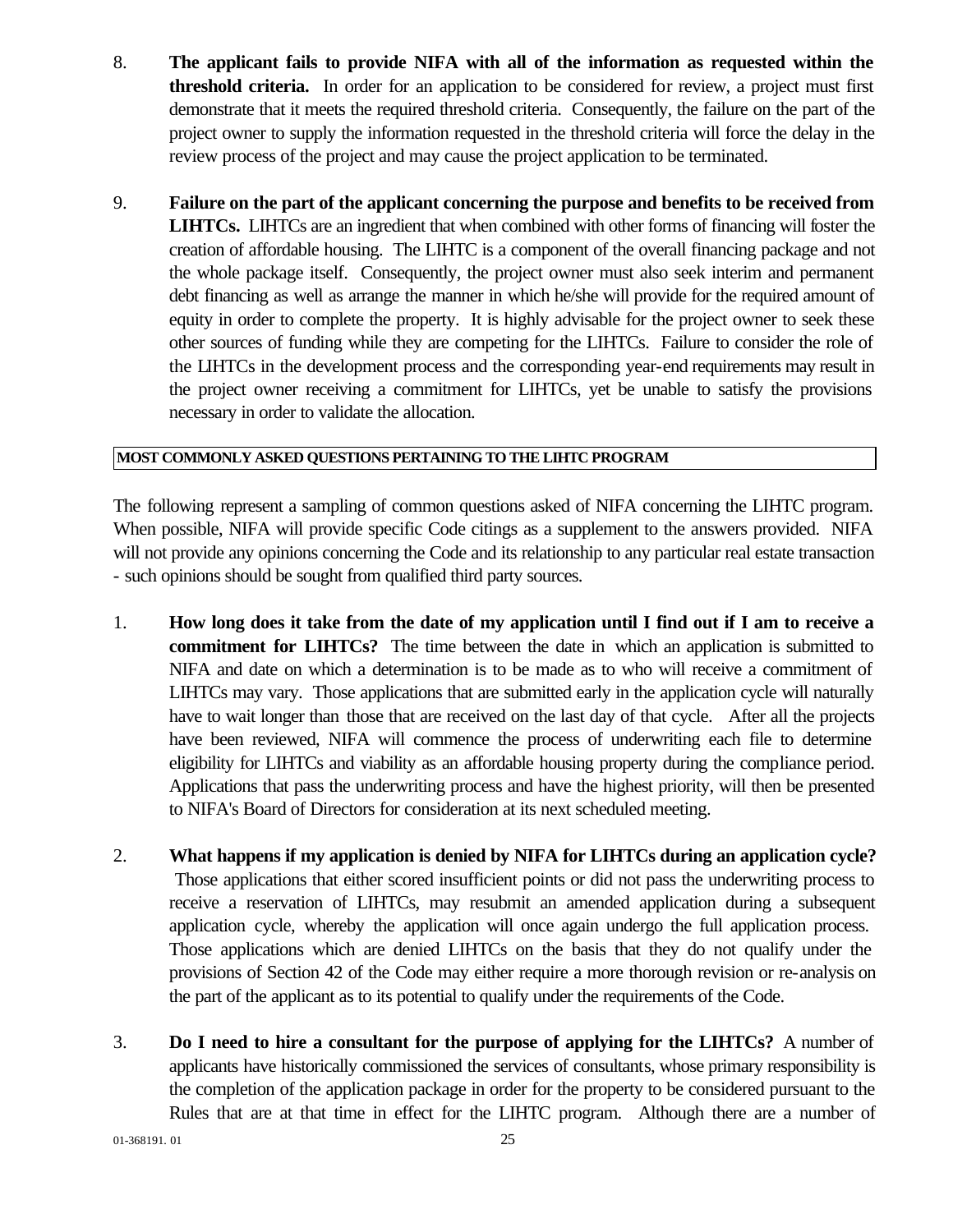consultants that might provide assistance to a potential LIHTC applicant, the requirement that a consultant be hired in order to successfully compete for the LIHTCs is not necessary. NIFA is willing to assist a potential applicant in the understanding of the LIHTC program and the various requirements that must be met in order to apply. Finally, we hope that materials such as this information guide will assist you in understanding this program so that you feel confident enough in filing your own application, should that be your desire.

- 4. **Do I need to hire either a independent third certified public accountant (CPA) or tax attorney in applying for the LIHTCs?** As with the case in issue number three, concerning the absolute need for commissioning the assistance of a consultant, it is not believed that the potential applicant must hire either a CPA or tax attorney in preparing the application for LIHTCs. However, the services of either a CPA or tax attorney may be required in the determination as to the requirements of the Code and their relationship to the real estate transaction in question. The usage of a CPA will be required at the time of carryover and placement into service, primarily for the purpose of providing NIFA with certain required certifications and audits.
- 5. **When I am calculating the maximum rental rate of the tenants, and I am not paying for electricity (or some other utility) must I estimate the actual monthly utility expense to the tenant in determining the final eligible rental rate?** The answer is **no**. The project owner is not responsible for estimating the monthly utility consumption of the tenants in determining the maximum eligible rental rate. As previously discussed in this guide, the maximum rental rate takes into consideration that not more than 30% of the imputed income limitation may be charged for housing to a prospective tenant. In arriving at this 30%, the project owner must be aware of any utility costs that the tenant will be responsible for paying directly to the service provider. In the case where a tenant is required to pay electricity to the local provider directly, then, pursuant to Section  $42(g)(2)(B)$  of the Code, the project owner must discount the maximum monthly housing cost by the applicable utility allowance as provided for under section 8 of the U.S. Housing Act of 1937. These utility allowances may be obtained from the local public housing authority and may change on an annual basis.
- 6. **What happens when I have leased a unit to a Section 8 recipient and the fair market rent paid through the Section 8 program exceeds the maximum rent requirements?** In the instance where a tenant in a property is receiving housing assistance under section 8 of the U.S. Housing Act of 1937, and the payment made to the project owner exceeds that which is allowed for under Section  $42(g)(2)$  of the Code, the unit will not cease becoming an affordable housing unit as defined by Section 42 of the Code. The point of law is found in Section  $42(g)(2)(B)$  of the Code whereby the gross rent will not include any payments made under the Section 8 program. Consequently, the project may receive rental assistance payments in excess of the allowable level and still maintain the unit as rent restricted. However, the project owner must understand that the tenant's contribution towards rent may not exceed that amount which is allowed for under Section  $42(g)(2)$  of the Code.
- 7. **I have completed the rehabilitation of a property in March of 2002 and I would like to be considered for LIHTCs. Some of the costs that are associated with this rehabilitation were incurred in 2001. May I apply for these LIHTCs in 2002 even**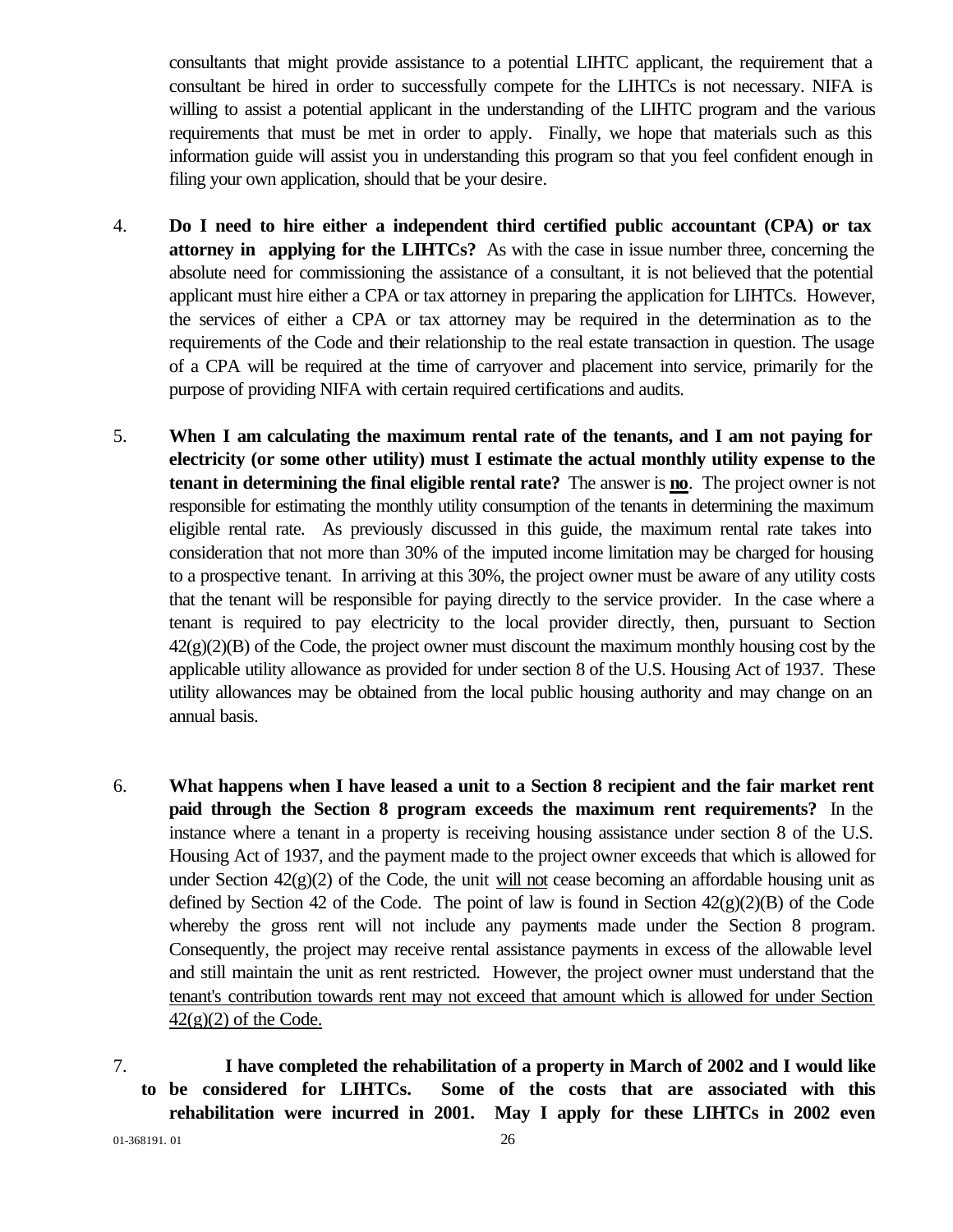**though I have completed my rehabilitation prior to making an application with NIFA?** In answering a question of this nature, NIFA would turn to analyze the issues pertaining to the timing for making a LIHTC allocation and the time period over which a project owner may accumulate basis. First, in considering the time for making an allocation of LIHTCs, NIFA would refer to Section  $42(h)(1)(B)$  of the Code, whereby it would find that an allocation of LIHTCs shall be taken into account only if it is made not later than the close of the calendar vear in which the building is placed in service. Next, NIFA would determine the requirements for the placement into service of qualified rehabilitation expenditures. In answering this question, NIFA would reference IRS Advance Notice 88-116 concerning placed in service issues. IRS Advance Notice 88-116 states that under Section  $42(e)(4)(A)$  of the Code, rehabilitation expenditures that are treated as a separate new building are considered placed into service at the close of any 24-month period, over which such expenditures are aggregated. Consequently, the costs incurred by the project owner in 2001 would be includable in basis and by completing the rehabilitation in 2002, the project owner would be eligible for consideration of LIHTCs during the program year 2002.

8. **When would the purchase of an existing apartment complex qualify for the acquisition LIHTCs?** The most common provisions whereby the purchase of an existing structure would be qualified for acquisition LIHTCs are (1) when the owner from which you are to acquire the property has had constant ownership of the property in question for a period of at least 10 years, and (2) when the seller of the property is an insured depository institution in default, or from a receiver or conservator of such an institution. The RTC qualifies as a receiver or conservator of a defaulted depository institution. It is important to note that in order to receive the benefits of the acquisition credit when purchasing a property from the RTC, the project owner must file for a waiver of the 10 year Rules with the IRS. Only after such determination has been made by the IRS that the property's acquisition may waive the 10-year rule, will the project owner be eligible to receive any final documentation from NIFA concerning the acquisition LIHTCs. The complete provisions under which the purchase of an existing structure may qualify for acquisition LIHTCs is provided for in Section 42(e) of the Code.

### **CONCLUSION**

As stated in the first portion of this guide, NIFA's intention in providing this information is to familiarize you with the requirements of the LIHTC program. While NIFA is sure that each person may have specific questions that this guide may not have sufficiently addressed, we hope that the information will provide an adequate foundation upon which you may build your understanding of this program.

NIFA always stands ready to assist you in understanding the LIHTC program and the means by which an application is to be presented. NIFA will offer direct assistance to any individual that requires this service in the preparation of the LIHTC application. However, NIFA will not take the responsibility of completing the application package for you.

NIFA looks forward to your continuing interest in the LIHTC program and also in the creation of additional decent, safe, and sanitary affordable housing.